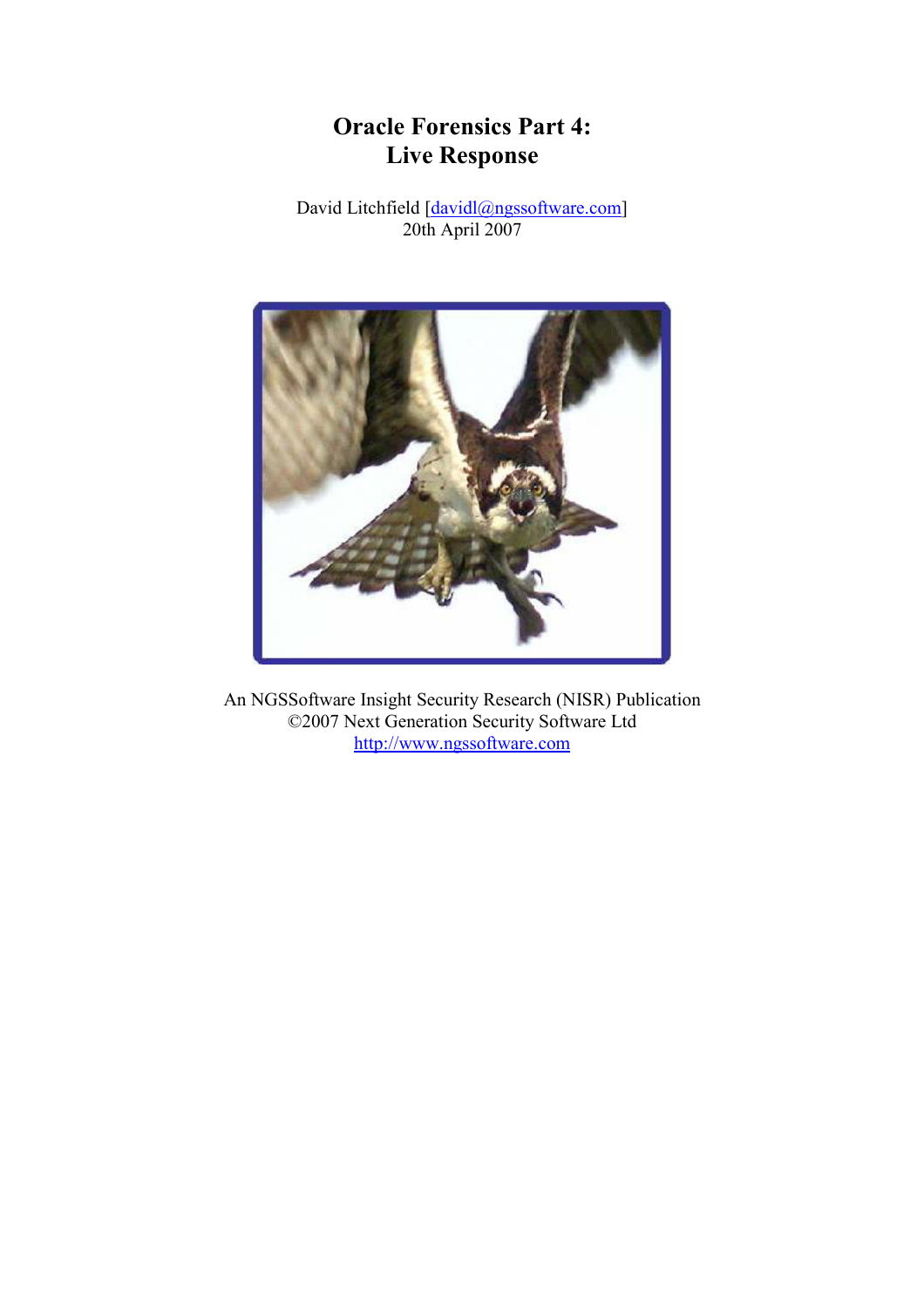An organization should have a clear understanding of what actions should be taken in the event of an incident occurring. For those that don't have a plan often the knee-jerk response is to pull the plug or disconnect the system from the network. This prevents further incursions and theft of data so it is an understandable reaction to have. In taking this action however, useful evidence such as volatile, in-memory data may be lost. Or even worse – consider the case where a logic bomb has been planted. Assuming an attacker compromises an Oracle database with DBA privileges they could create the following trigger:

```
CREATE OR REPLACE TRIGGER VANISH BEFORE SHUTDOWN ON DATABASE 
BEGIN
DELETE FROM SYS.AUD$; 
END; 
/
```
When the database is shutdown cleanly this would wipe the audit trail making the task of the forensic examiner that little bit harder. Of course, the attacker could do more than just wiped the audit trail in such a trigger. Due to issues like this and the loss of volatile information, some organizations prefer to perform an analysis on the system whilst it's still powered on and connected to the network. This is called a Live Response. Live Response is all about recovering and safely storing volatile data for later analysis, in other words, all the information that will disappear when the machine is disconnected from the network and switched off. Further, Live Response gives the forensic examiner the chance to collect non-volatile evidence in a "humanreadable" format that's easier to peruse than its stored binary version – for example event logs. This paper will start with an overview of general Live Response steps but will mainly focus on those aspects that are Oracle specific. There are many great books available that cover the more general steps of Live Response - may I suggest Real Digital Forensics (Addison-Wesley) by Richard Bejtlich, Keith Jones and Curtis Rose?

Where possible, the incident responder should perform Live Response actions in the presence of a person who is thoroughly intimate with the system being investigated and its configuration. This serves two purposes. Firstly, this person can act as a witness, which, when and if it comes to a court case, will help to strengthen the veracity. Secondly, this person will be able to help the incident responder spot anything suspicious, for example, a new user account or an account with DBA privileges that shouldn't have them, and they can also help direct the incident responder on questions relating to the system's set up.

Before getting into the specifics of Oracle Live Response I first want to talk about trust and assurance. Because a Live Response necessarily performs an analysis on an already compromised system can we trust the information we get from it? Can we be assured that the information is accurate? Let me further explain the issue with an example. When performing a Live Response on say a Windows server, the incident responder will have their tools all stored on a read-only CD. When they insert the CD and run one of the tools, due to the way Windows launches new processes, the tool will have key system dynamic link libraries in its address space, i.e. the memory the tool uses. Getting slightly more technical about it, when a program is executed, the shell from where the program is launched from will call CreateProcess() which in turn calls NTCreateProcess(). The kernel then creates a process object, allocates some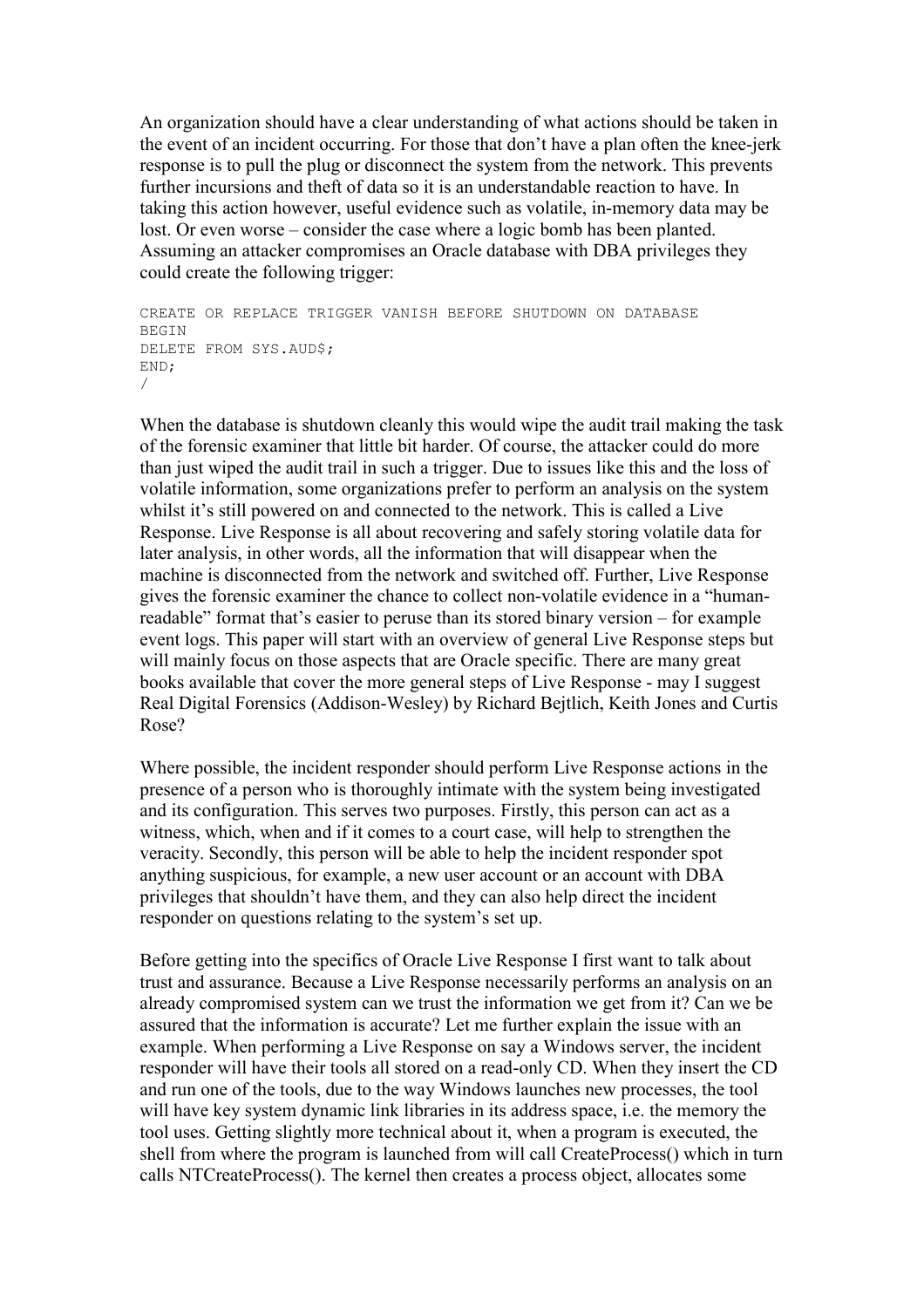memory then maps ntdll.dll into that memory. The code of the program is then loaded into memory and any DLLs it uses are also loaded. The program is then started. At the stage where ntdll.dll is loaded into the process object's memory the trust and assurance may have already been compromised: if an attacker has full control of the system then they can patch, in memory, ntdll.dll so that it performs actions that the attacker fully controls. The same goes before \*nix based platforms as well. If an attacker has control over the system then they can fake the responses tools generate.

Due to this alone one may question the benefit of Live Response but there is another problem. Due to the nature of volatile information, once it's gone, it's gone. This means Live Response is not reproducible and as such could be challengeable in court. To help mitigate this, the incident responder needs to fully document everything they do to the system during Live Response and have a witness to corroborate.

So what is the benefit of Live Response then if the results can't be trusted and the results are challengeable? Well, firstly, not every attacker will fully compromise a system meaning that the results generally can't be faked; secondly, most won't perform anti-forensics or hide their attack even if they do "own" the system; thirdly, the information obtained from Live Response can be used immediately to get the analysis going; fourthly, if a Live Response pulls no suspicious information but other networked devices such as firewalls or NSMs indicate there has been a compromise then this becomes evidence in and of itself – an offline analysis should hopefully reveal the presence of rootkit technology.

So with the value of Live Response and its implications as far as trust and assurance are concerned in mind, let's look at Oracle Live Response.

# General Steps of Live Response

During Live Response, it is impossible for an incident responder not to leave a footprint on the system which is the target of the investigation but they need to make this footprint as small as possible – they must be minimally invasive. For example, the very act of logging onto the server's console will possibly cause information to be written to the system's audit trail; a shell will be started which will affect memory and will cause modifications to the paging file. Changes like these are unavoidable but they are considered as acceptable. What is not acceptable is for an incident responder to create new files on the system such as by redirecting the output of their Live Response tools to a file. This could potentially overwrite blocks on the disk that contains deleted data which would have otherwise been recoverable during an offline analysis. All output from the Live Response tools should be written to a collection server across the network. There are three ways of doing this – firstly by mapping a drive if the system is running on Windows or has Samba and then using file redirection:

D:\>listdlls.exe > z:\case-0001-listdlls.txt

Using file redirection can be prone to error – for example the incident responder could type C instead of Z – which would be disastrous. The second method is to pipe output over the network using netcat or cryptcat. Cryptcat would be better than netcat as it encrypts data over the network. Bear in mind though that any output sent to "stderr" will not be piped over the network – only output going to "stdout" will: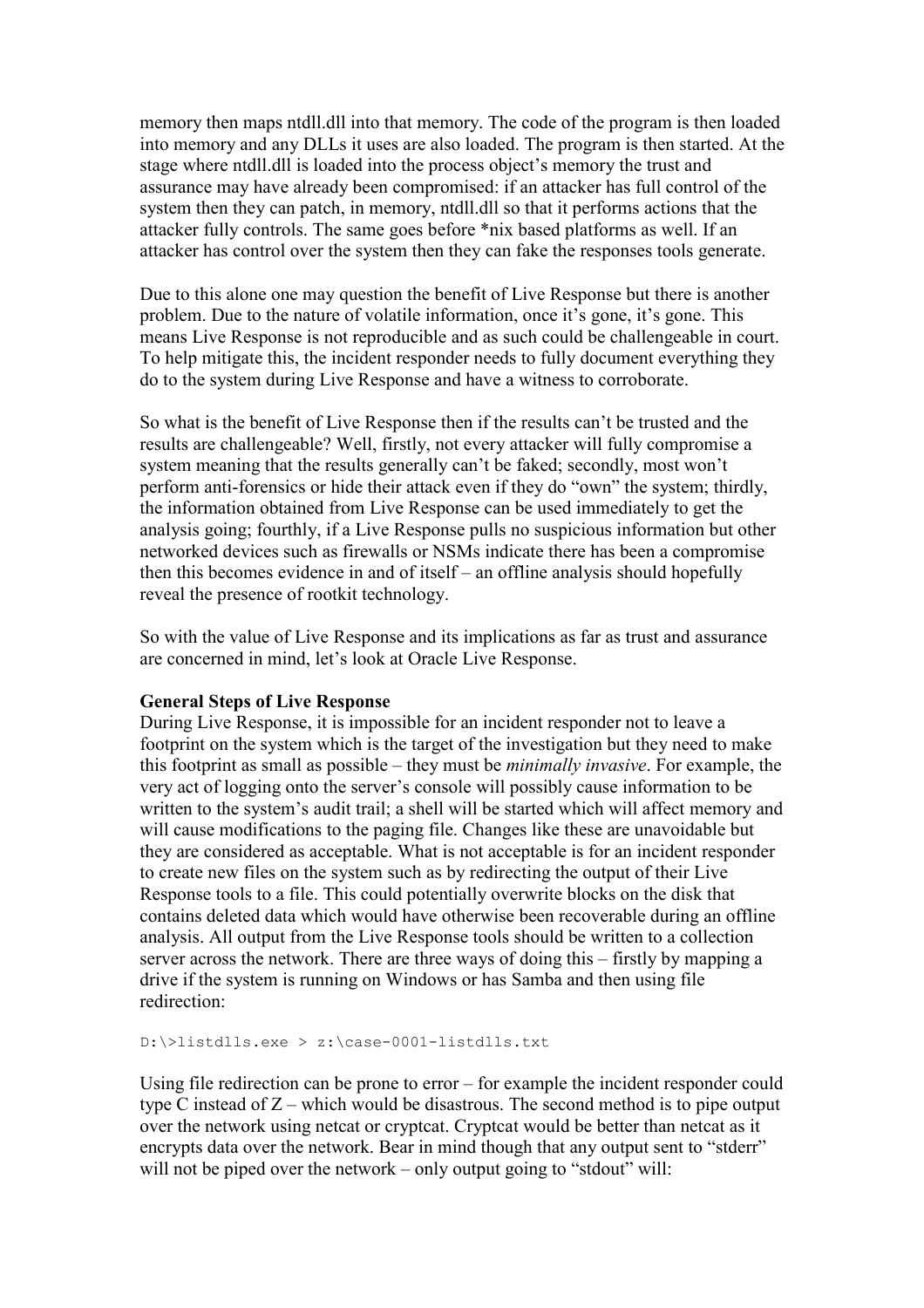```
D:\>type output.c 
#include <stdio.h> 
int main() 
{ 
       fprintf(stdout,"This will be piped/redirected...\n"); 
      fprintf(stderr, "This will not be piped/redirected...\n\cdot \n\cdot");
       return 0; 
} 
D:\>output.exe | nc 192.168.1.100 7777 
This will not be piped/redirected... 
D: \>
```
The same is also true of redirection. If you're using pipes or redirection it's important to accurately record any errors that are output to the console via standard error. The alternative to redirection and piping is to use a set of tools that have networking built directly into them such a WebJob by KoreLogic. The collection server can be a laptop but the incident responder should ensure that it has enough free space to hold all of the data which could run into several gigabytes.

The Oracle specific stages of Live Response should be performed last and the more general steps should be taken first. These general steps include getting information on the following:

# System time and date

The incident responder should first record the system time and date of system that they're investigating.

# Logged on users

The list of users that are currently logged on to the system and from where and for how long is extremely useful.

# List all users and groups

Obtain a list of all users, gathering details on when they last logged in, and groups on the server and group membership.

# List open ports and connections

Before getting into this let's consider the following question: Do you disconnect the compromised system from the network or not. If you do, with some versions of Windows active connections will be dropped wiping away the information. If you don't disconnect from the network and the attacker is still "on" then more damage could be done. Then again, it provides the incident responder with the chance to gather evidence of the attack as it happens. If the value of the data being stolen would be "too expensive" if it got "out" then my advice would be to disconnect;

disconnecting a live system handling hundreds of business requests a minute can also be expensive though. It's all a matter of weighing up pros and cons. The answer to the question as to whether to disconnect from the network or not must be weighed up and preferably a decision taken before an incident ever occurs.

All open and connected TCP ports should be collected as well as listening UDP ports. This information can often show how an attacker has managed to gain or maintain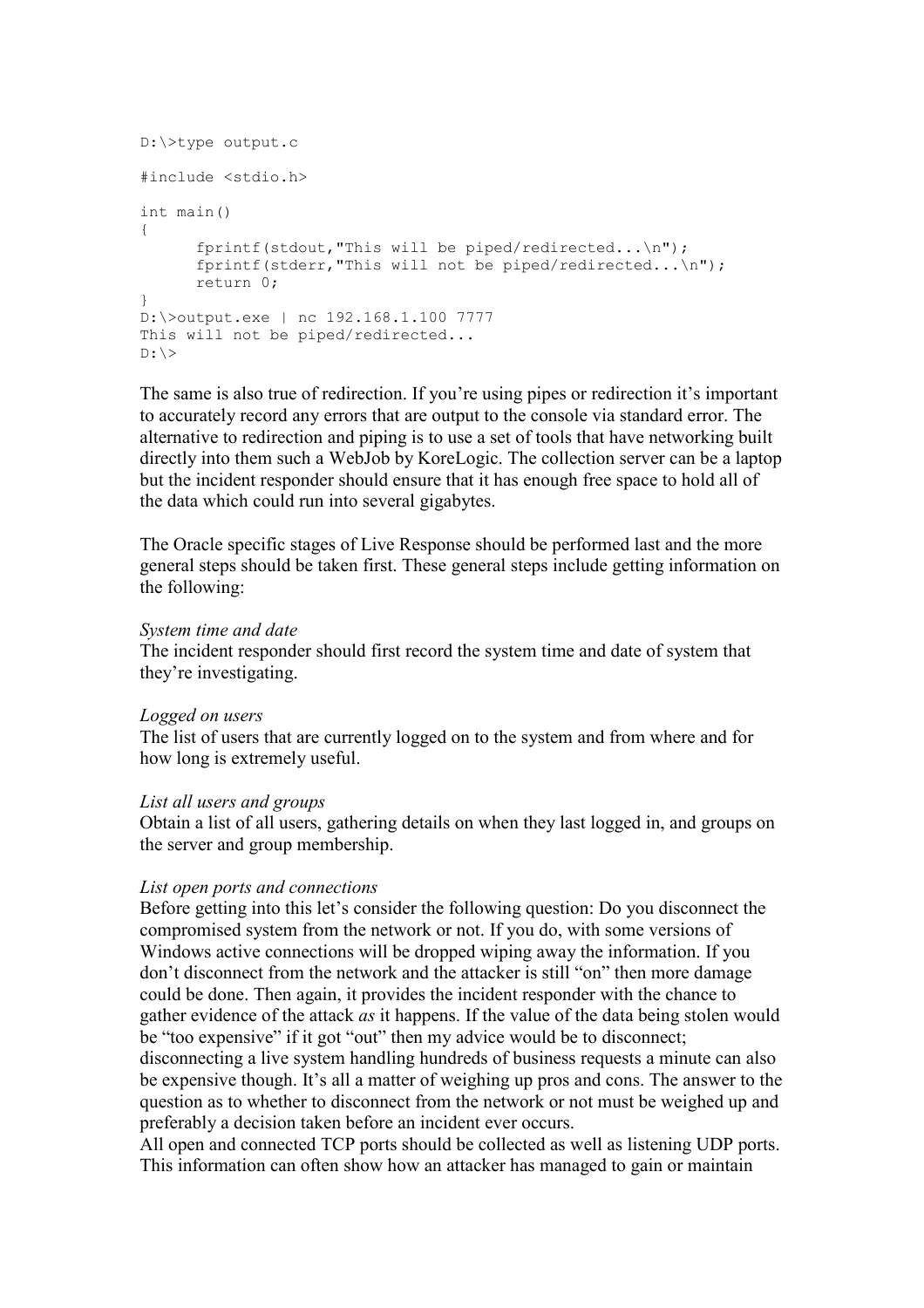access to the system. Bear in mind one or more of these connections will be incident responder's connection to the collection server. Pay close attention to connections to the Oracle server. Depending upon whether this server is running in shared mode or not will determine whether the client connections are all bound to port 1521 (assuming this is the Oracle port of course) or random high ports. Another interesting telltale sign to look out for is many ports that show a SYN sent state. These are indicative of a TCP scan being performed from the host being investigated.

As well as getting port information the incident responder should ascertain what process is listening on what ports.

# List running processes

A list of all running processes should be obtained. Close attention should be paid to suspicious looking entries and also any shells such as cmd.exe or /bin/sh – indeed keep an eye out for //bin/sh (note two slashes) as this may indicate an overflow or format string exploit has been launched. The forensic examiner should also get a list of each process's parent process. Sometimes, if the parent process has exited, then this may be made more difficult but an examination of open handles might help reveal the parent's parent.

# List of DLLs or shared objects

A list of the DLLs or shared objects that are loaded by each process should be obtained. Keep an eye out for odd looking names; on Windows look out for DLLs that are loaded via a UNC path across the network.

# List of open handles

As well as what file handles a process has open a list of other handles should be obtained as well. Whilst this can reveal what an attacker may have been doing it can also help identify "parentless" processes. We'll look at an example of this shortly.

# Perform memory dumps

Memory dumps of all running process should be gathered even in what appear to be "normal" looking processes. The reason for this is to catch cloaking attacks – an attacker may launch a benign process like "notepad" and using CreateRemoteThread() load code into its address space.

# Perform system memory dump

A dump of all system memory should be performed. This will cover those bit of memory not dumped when dumping each process.

# Get file names and MACTimes

The incident responder should perform a full recursive directory list of every disk and get file and directory names as well as their creation, access and modification times. They should also gather information about each file's owner and any special attributes such as whether the read only, system or hidden attributes are set.

# Dump registry information

On Windows all registry information should be dumped.

Locate and take copies of log files and message logs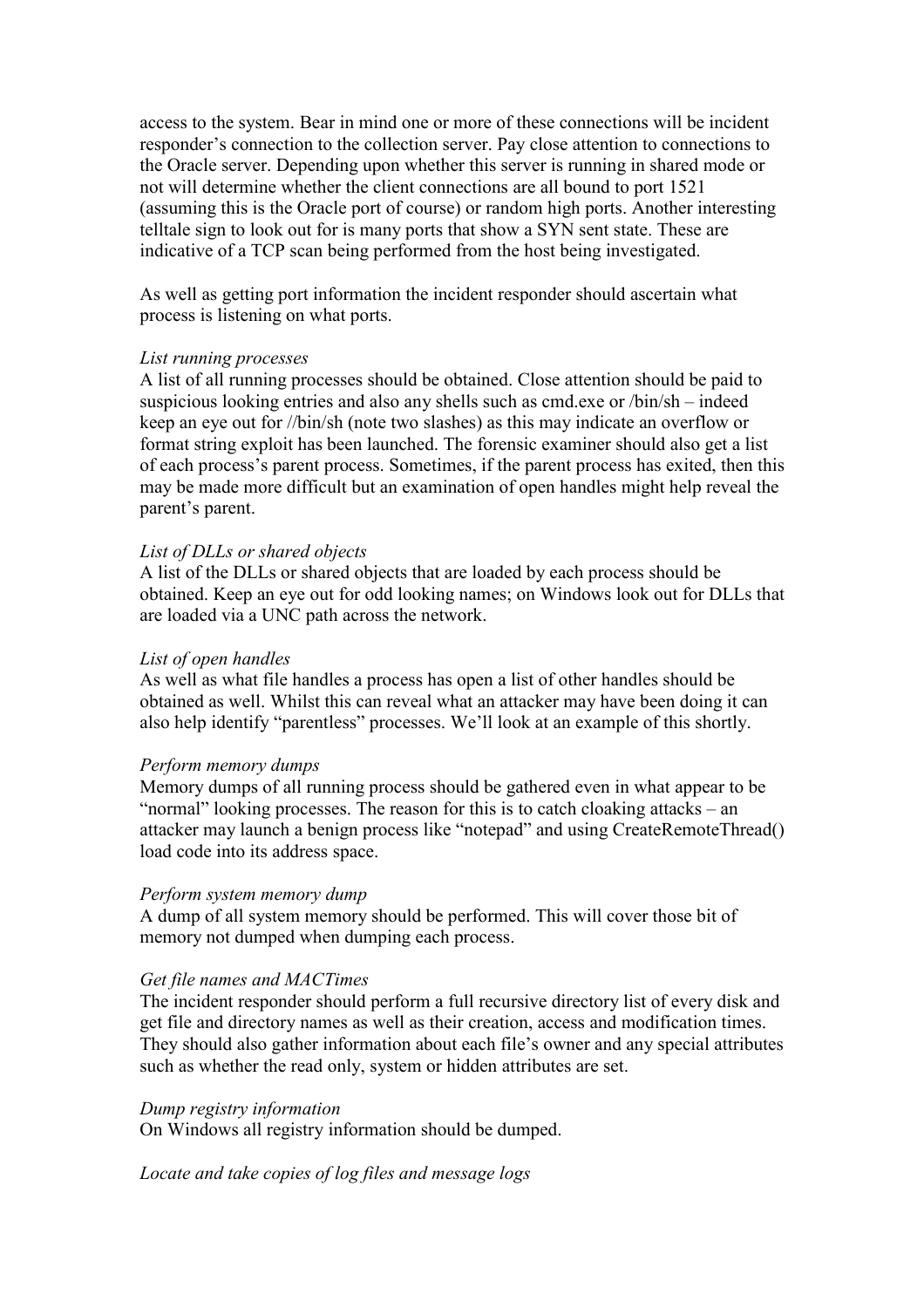All of the servers log files and event and message logs should be copied to the collection server for analysis. These logs will vary from system to system depending upon what services are running.

# Collecting the Oracle files of interest

The Oracle specific log, trace and control files can be located in various places so let's take a quick look at how to find them. Firstly we need to know where each instance of Oracle is installed – this can be extracted from the ORACLE\_HOME environment variable if set. On Windows the HKEY\_LOCAL\_MACHINE\Software\Oracle Registry key stores information about each Oracle home. For each Oracle home the incident responder should locate the server's start up parameter file. This will be found in the "database" directory on a Windows system or the "dbs" directory on a \*nix system. Generally the filename is "spfilesid.ora" where "sid" is the database service identifier. This file contains information about where log and trace files etc are written to

audit file dest background\_dump\_dest core dump dest db recovery file dest user dump dest utl  $file$  dir control files db create file dest db<sup>-</sup>create<sup>-</sup>online log dest n  $log$  archive dest log\_archive\_dest\_n

The incident responder should also be aware that what is listed in the start up file may not actually be what settings the Oracle server is actually using – for example if an attacker has used the "ALTER SYSTEM" or "ALTER DATABASE" command. We'll talk about getting information about this later but for now we'll discuss these locations.

# Audit file dest

If auditing is enabled and configured to log to the operating system's file system then the audit files will be located in this directory.

# Background\_dump\_dest

This directory contains the alert.log file and the trace files for the background processes.

# Core dump dest

Oracle server core dumps are written to this location. Core files may indicate a buffer overflow exploitation attempt.

# Db recovery file dest

This is the location of the flash recovery area and contains archived redo logs.

# User\_dump\_dest

Trace information for user processes are written to this directory.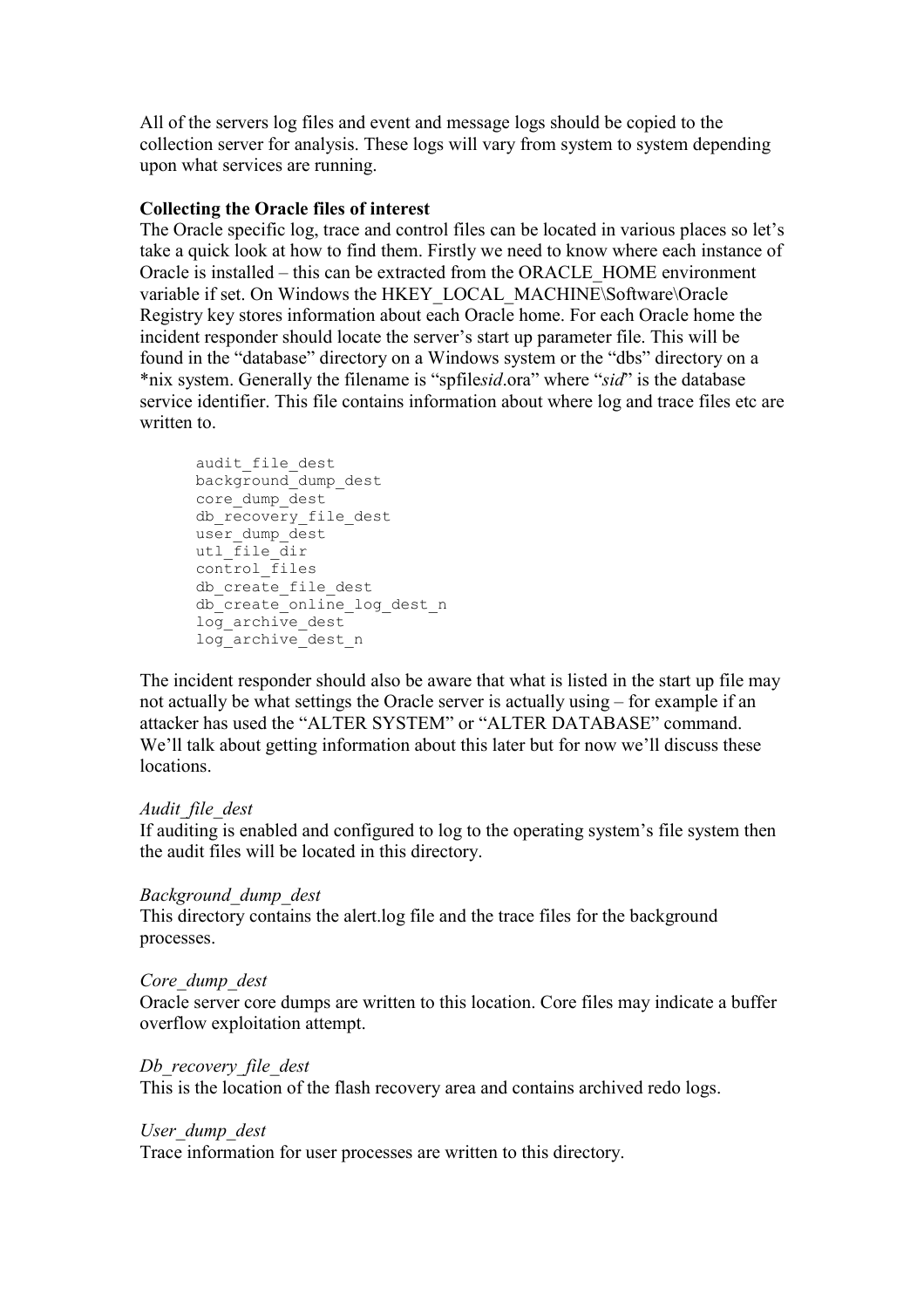# Utl file dir

This is the location used for PL/SQL file  $I/O$  – for example when using UTL FILE.

# Control files

This parameter is a list of all the control files used by the server. These control files contain information about data files.

# Db create file dest

This is the location for Oracle managed data files. It may or may not be set on the server in question. You can also find Oracle managed redo logs and control files here if the db create online log dest n parameters have not been set.

# Db create online  $log$  dest  $n$

This is where redo logs can be found. The n should be replaced with a number starting with 1. Again this may or may not be set on the server in question.

Log archive dest, log archive dest n and log archive duplex dest These locations can be used for archived redo logs.

# Oracle Data Files

The control files contain the location of the Oracle data files but here there is a potential hurdle. A database server may have many terabytes, perhaps even a petabyte or two of data and it is not generally possible to copy these to the collection server. However, it should be possible to copy the key data files. These include those that form the SYSTEM, SYSAUX, TEMP and UNDO tablespaces. All should be copied to the collection server.

# External Files

Oracle can write files to the file system using Java and the UTL\_FILE PL/SQL package. The UTL\_FILE\_DIR parameter dictates where Oracle can read and write files from and to. Files in this directory should be gathered for analysis. If the entry is an asterisk then Oracle can write to anywhere on the file system. We'll also discuss external tables and Oracle "directory" objects as well shortly.

# Listener Logs Files

file if logging is enabled:

Collect the listener log files – these can be found in the ORACLE\_HOME/network/log directory by default. If the log file doesn't exist here the location and name can be obtained from the ORACLE\_HOME/network/admin/listener.ora file. As a caveat, the location specified in this file might not be the "live" setting. For example, in Oracle 9 and earlier, if no password has been set on the Listener then an attacker will be able modify the location of the log file – indeed they could even turn it off. Running the "lsnrctl status" command will reveal the actual location but there is an explicit warning with this, too – executing this command will cause a "status" entry to be written to the log

C:\oracle\product\10.2.0\db 1\BIN>lsnrctl status

LSNRCTL for 32-bit Windows: Version 10.2.0.2.0 - Production on 06- APR-2007 01:28:18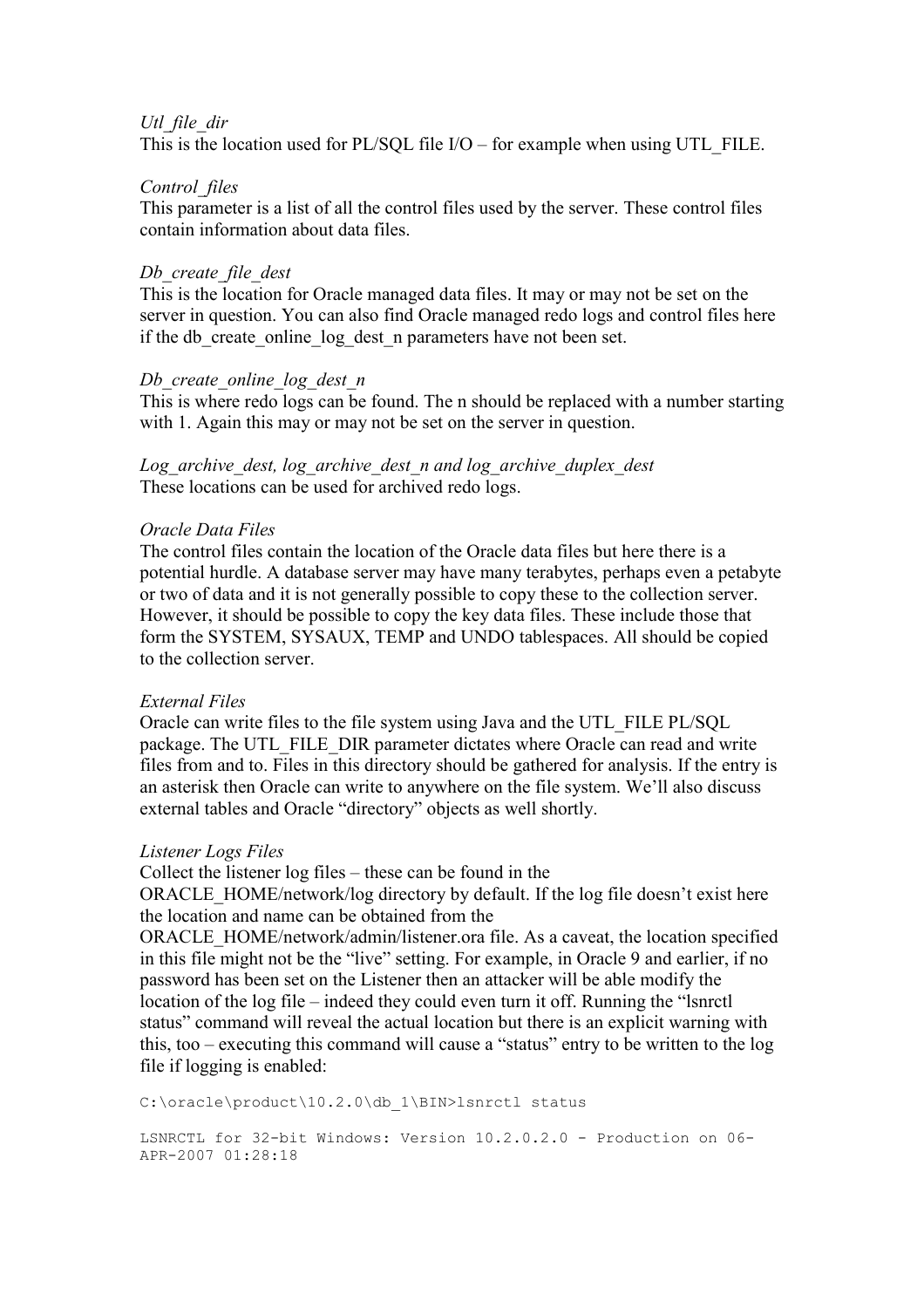```
Copyright (c) 1991, 2005, Oracle. All rights reserved. 
Connecting to (DESCRIPTION=(ADDRESS=(PROTOCOL=IPC)(KEY=EXTPROC1))) 
STATUS of the LISTENER 
------------------------ 
Alias LISTENER 
Version TNSLSNR for 32-bit Windows: Version 
10.2.0.2.0 - Production 
Start Date 06-APR-2007 01:27:36<br>Uptime 0 days 0 hr. 0 min.
                        0 days 0 hr. 0 min. 41 sec<br>off
Trace Level
Security ON: Local OS Authentication<br>
SNMP
OFF
SNMP OFF
Listener Parameter File 
C:\oracle\product\10.2.0\db 1\network\admin\listener.ora
Listener Log File c:\temp\listener.log 
Listening Endpoints Summary... 
(DESCRIPTION=(ADDRESS=(PROTOCOL=ipc)(PIPENAME=\\.\pipe\EXTPROC1ipc))) 
  (DESCRIPTION=(ADDRESS=(PROTOCOL=tcp)(HOST=APOLLO)(PORT=1521))) 
Services Summary... 
Service "PLSExtProc" has 1 instance(s).
  Instance "PLSExtProc", status UNKNOWN, has 1 handler(s) for this 
service... 
The command completed successfully 
C:\oracle\product\10.2.0\db 1\BIN>
```
Here we can see the location of the log file is C:\temp\listener.log. The "status" entry will look similar to the following:

```
06-APR-2007 01:30:04 * 
(CONNECT_DATA=(CID=(PROGRAM=)(HOST=)(USER=david))(COMMAND=status)(ARG
UMENTS=64)(SERVICE=LISTENER)(VERSION=169869824)) * status * 0
```
We can see that the time is recorded so before running the "lsnrctl status" command take and record the time.

### Querying the server using SQLPlus

So as not to contaminate the available evidence the very last part of a live response an incident responder should do is connect to the database server. All other tasks should be performed first. The incident responder should connect to the database server with SYS privileges if possible. This enables them to gain access to the information required for the analysis. Once connected the incident responder should not take any action that changes the state of the database directly. For example, they should not perform and DML operations such as INSERT, UPDATE or DELETE; they should not CREATE objects – even global temporary tables – or DROP objects; they should not GRANT or REVOKE privileges; and they should not use ALTER – especially not to dump any files such as log files or data files. Be aware that, even despite these warnings, just the very act of connecting to the server may change it in some way: an "establish" entry will be created in the Listener's log file; rows may be inserted into the audit table (AUD\$) or audit file – if not connecting as SYS; log entries will be written to the operating system's logging system. When SQL is executed this will indirectly change rows in the many of the fixed views such as V\$SQL. This is why connecting to the RDBMS itself should be the last action the forensic examiner takes.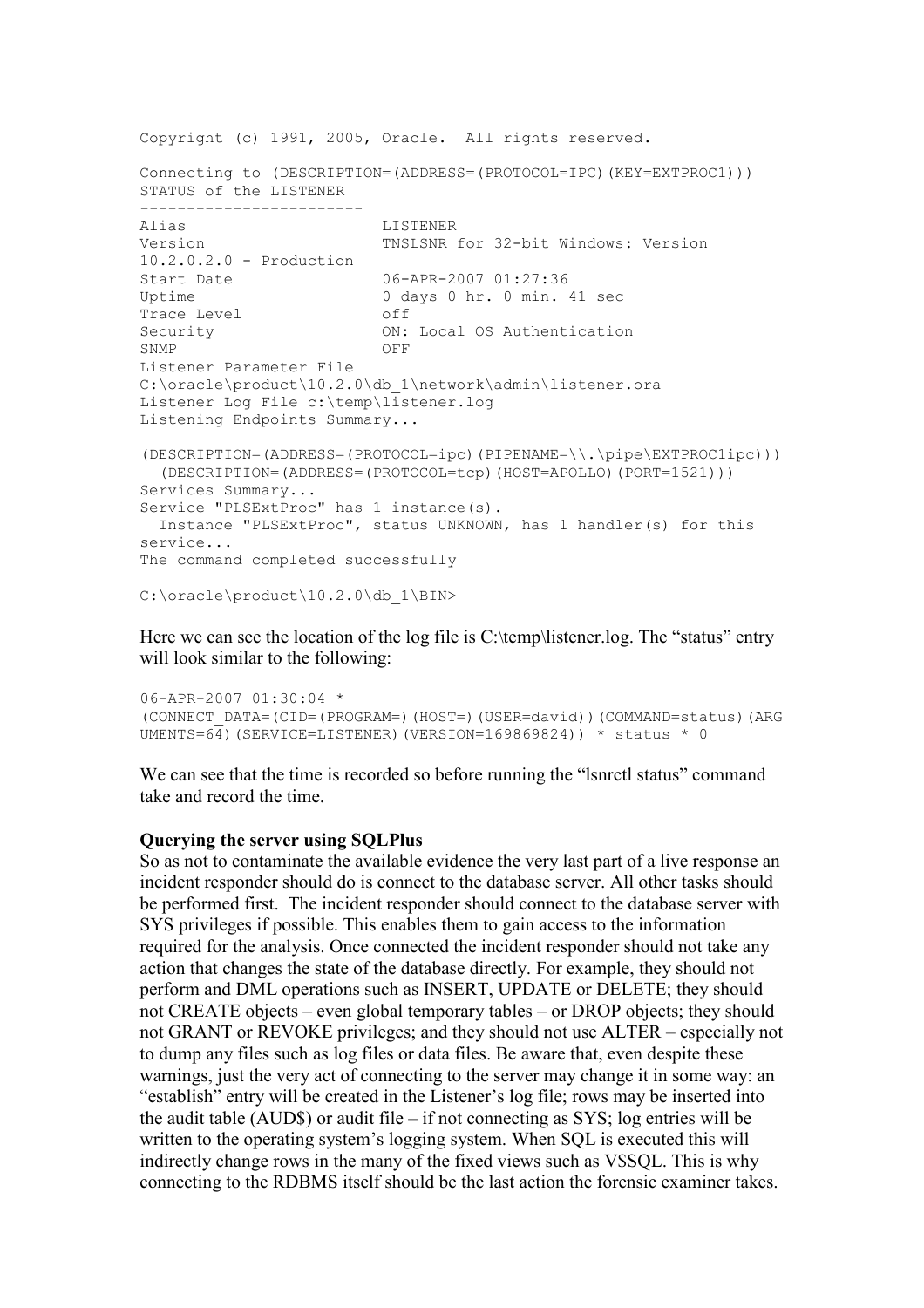We'll assume that the incident responder will use sqlplus, the Oracle command line client, to connect to the server. Before connecting the incident responder should review the following files, if they exist, to ensure that they do not contain any SQL that will performs any of the operations mentioned above:

\$ORACLE\_HOME/bin/LOGIN.SQL \$ORACLE\_HOME/dbs/LOGIN.SQL \$ORACLE\_HOME/SQLPlus/admin/glogin.sql

One more warning – remember problems with trust? We can't necessarily trust the system we're performing the Live Response on and this is even more relevant when it comes to the database server itself. Whilst an attacker may not get "root" on the box itself it's fairly trivial to gain DBA privileges as far as the database goes. As part of hiding their access an attacker will often modify the text of views so all queries should be performed against the underlying tables and not views. For example, a hacker could modify the DBA\_ROLE\_PRIVS view to hide the fact that they have DBA privileges so they won't turn up in a query like:

SQL> SELECT GRANTEE FROM DBA ROLE PRIVS WHERE GRANTED ROLE =  $'DBA'$ ; GRANTEE ---------------------------- SYS SYSMAN SYSTEM

However, they will be seen in a query to the underlying tables:

```
SOL> SELECT U.NAME FROM SYS.USER$ U, SYS.SYSAUTH$ A WHERE U.USER# =
A.GRANTEE# AND PRIVILEGE# = (SELECT USER# FROM SYS.USER$ WHERE NAME = 
'DBA'); 
NAME 
------------------------------ 
SYS 
HACK101 
SYSTEM 
SYSMAN
```
Once sqlplus is running and before connecting to the server all queries and all results should be spooled to a file. This can be achieved using the SPOOL command followed by the name of the file. The file name should be "meaningful" – for example, it should contain the case number of the investigation and the date and time:

```
C:\oracle\product\10.2.0\db_1\BIN>TIME 
The current time is: 6:12:22.93
Enter the new time: 
C:\oracle\product\10.2.0\db_1\BIN>DATE 
The current date is: 27/03/\overline{2}007Enter the new date: (dd-mm-yy) 
C:\oracle\product\10.2.0\db_1\BIN>SQLPLUS /NOLOG
```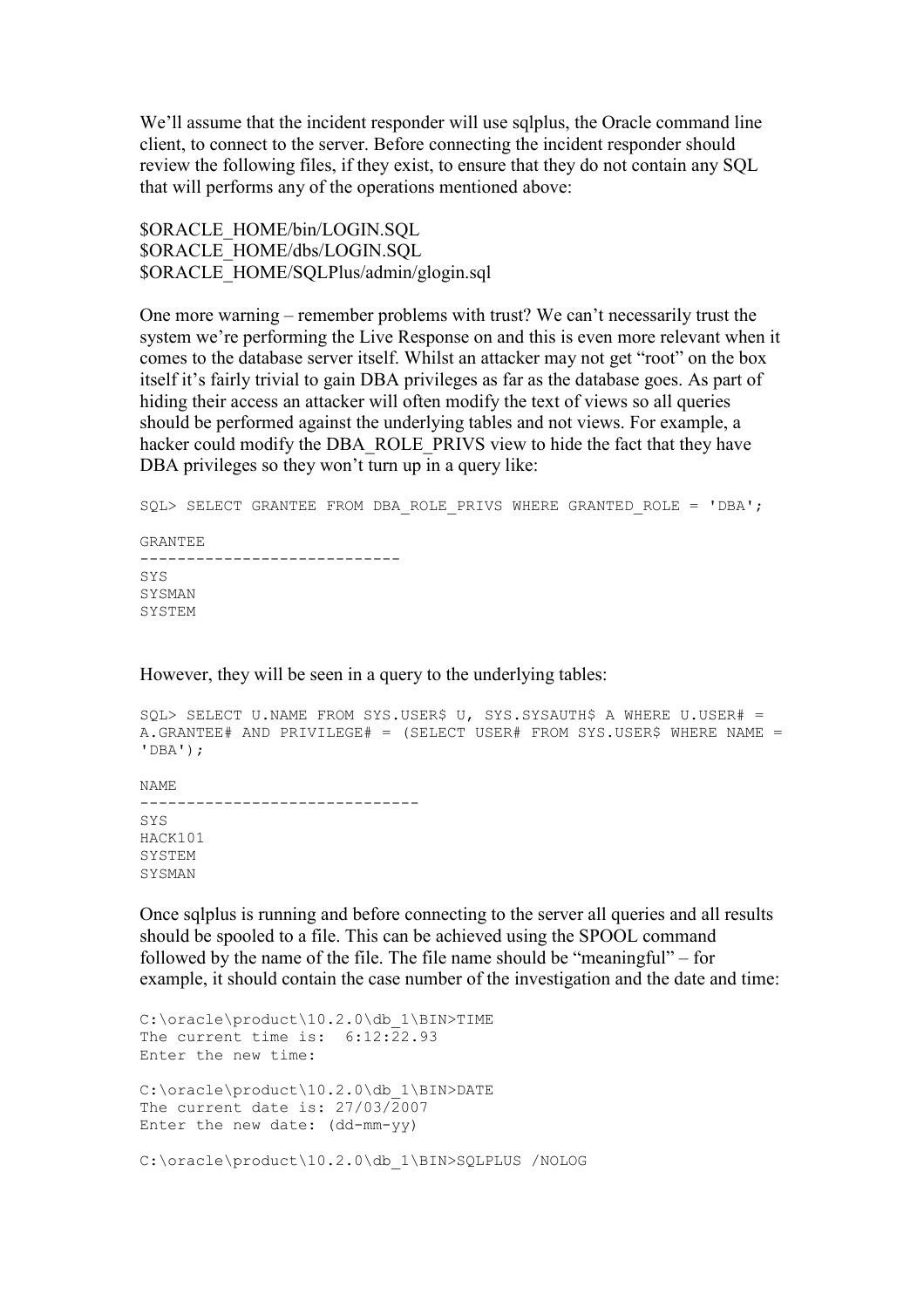```
SQL*Plus: Release 10.2.0.2.0 - Production on Tue Mar 27 06:12:29 2007 
Copyright (c) 1982, 2005, Oracle. All Rights Reserved. 
SQL> SPOOL C:\IR-CASES\N0017\SQL-CASE-N0017-27-03-2007-06-12-22.TXT
```
The connection should be made from their laptop over the network, specifying the IP address of the server being investigated, followed by the port number and the database service identifier (SID).

```
SQL> CONNECT SYS/PASSWORD@192.168.1.100:1521/ORCL AS SYSDBA 
Connected. 
SQL>
```
Once connected they should alter the session and set the date format to include hours, minutes and seconds otherwise data from columns of type DATE will appear as "DD-MON-YY" – for example "16-MAR-07"

SQL> ALTER SESSION SET NLS DATE FORMAT = 'YYYY-MM-DD HH24:MI:SS';

### Getting previously executed SQL

Once connected the very first query the forensic examiner should execute (assuming that they've not had to alter their session) should be the one that gets a copy of the most recently executed SQL. This can be retrieved from the V\$SQL fixed view. On Oracle 10g the query should be:

```
SOL> SELECT LAST ACTIVE TIME, PARSING USER ID, SOL TEXT FROM V$SOL
ORDER BY LAST ACTIVE TIME ASC;
```
This will list the SQL that was executed by who and when from the V\$SQL fixed view. There are only a limited number of entries, around 2500 or so, in this view and it is circular – i.e. older entries are overwritten with new entries. If the incident responder can get this information as quickly as possible after the incident is noticed then there is a chance that there will still be evidence present. On a busy server the chances are, of course, lowered, but the query should still be executed. If there is content of value to the investigation then the user id and the time at which the SQL was execute are both available. It should be noted that this information should also be available in the memory dumps performed earlier.

In Oracle 9i there is not LAST\_ACTIVE\_TIME column so the query should be

SQL> SELECT PARSING\_USER\_ID, SQL\_TEXT FROM V\$SQL ORDER BY PARSING USER ID ASC;

In 10g the Automatic Workload Repository History WRH\$\_SQLTEXT and WRH\$ SQLSTAT tables may also contain evidence and should be queried:

SQL> SET LONG 2000000000 SQL> SELECT ST. PARSING SCHEMA ID, TX.SQL TEXT FROM WRH\$ SQLSTAT ST, WRH\$ SQLTEXT TX WHERE TX.SNAP ID = ST.SNAP ID;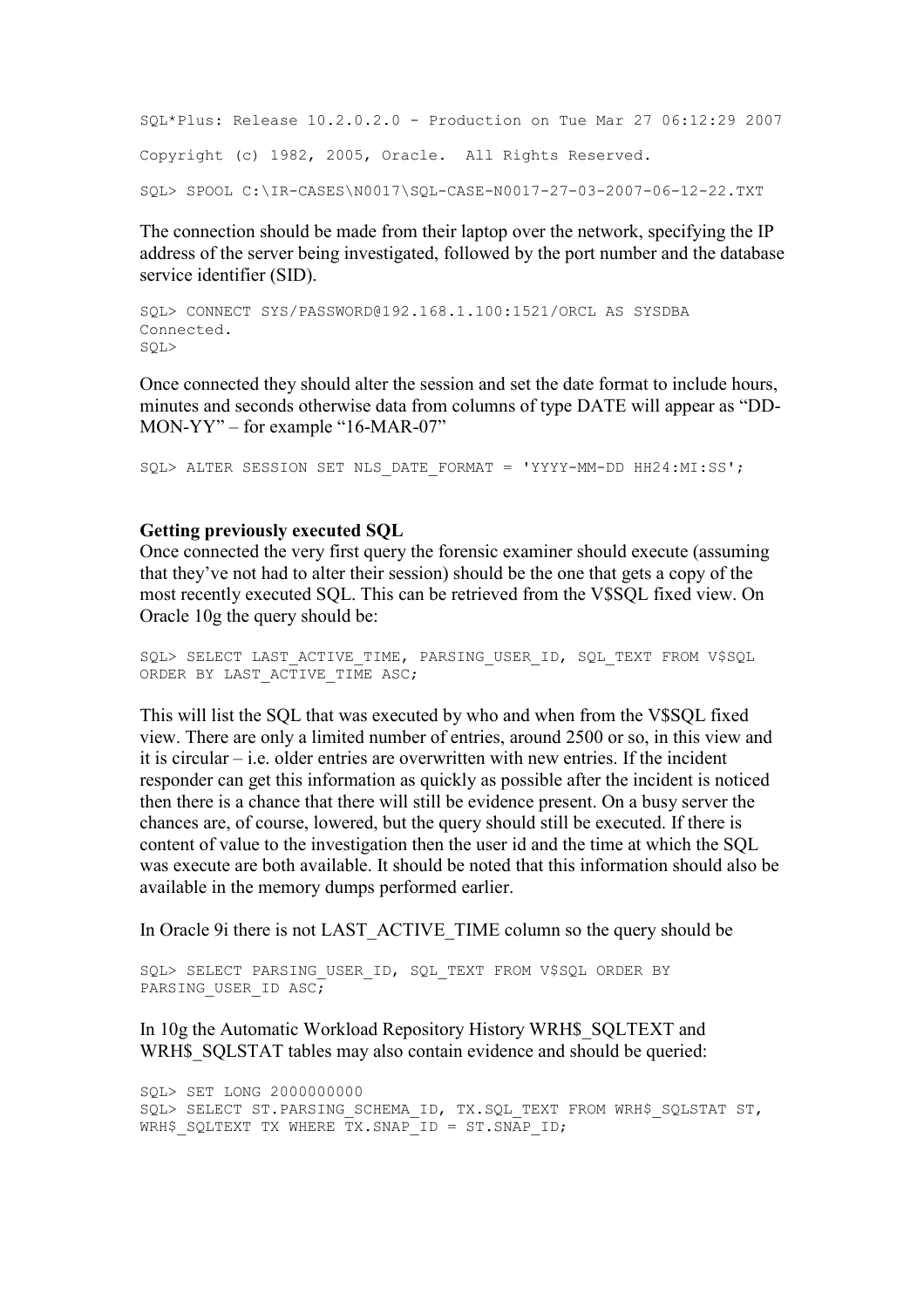The line that reads "SET LONG 2000000000" tells sqlplus to show up to 2000000000 characters for the SQL\_TEXT as it will be truncated otherwise being of type CLOB. This table contains a very large number of previous SQL queries and there's a good likelihood of there being useful evidence available. This contains SELECT, UPDATE, INSERT, DELETE and certain ALTER queries that took a "long time" to execute. Because packages like UTL\_INADDR, UTL\_HTTP, UTL\_SMTP and UTL TCP require network interaction and therefore "take a long time", attacks that use them as a data exfiltration method will be found in this table. This is one of the few ways a forensic examiner has of being able to find some SELECT activity in the absence of auditing.

Once everything has been extracted from these tables it should be "safe" to move onto to other queries. "Safe" is enquoted because, as these new queries are executed, they'll push out entries in the SQL\_TEXT from the other previous queries. This is why we queried them first.

Next in line should be the audit log. Everything should be selected from this table for later consumption and analysis.

SQL> SELECT \* FROM AUD\$;

If audit information is logged to the server's file system or to a syslog daemon then this should be gathered before connecting to and querying the database server.

### Getting information about logons – current and old

Whilst the AUD\$ table will contain information about logons, providing auditing is enabled of course and is logged to the database, further to this it is possible to find evidence of logons elsewhere. The fixed view V\$ACTIVE\_SESSION\_HISTORY uses a circular buffer in the SGA to store sampling information taken every second about active sessions. These sessions are flushed from the SGA to the WRH\$\_ACTIVE\_SESSION\_HISTORY table every so often, as part of the Automatic Workload Repository. This historical data therefore contains information that is useful to a forensic examiner as it effectively records who was logged on when.

SOL> SELECT USER ID, SESSION ID, SAMPLE TIME FROM SYS.WRH\$ ACTIVE SESSION HISTORY

The incident responder should get a list of who is currently logged on to the server:

```
SQL> SELECT SID, USER#, USERNAME, TERMINAL, OSUSER, PROGRAM, 
LOGON TIME FROM V$SESSION;
```
# Getting a list of users and roles

The incident responder should get a complete listing of all users on the system.

SQL> SELECT USER#, NAME, ASTATUS, PASSWORD, CTIME, PTIME, LTIME FROM SYS.USER\$ WHERE TYPE#=1;

The password hash should be selected because an offline password audit should be performed to determine how easy it may be for an attacker to correctly guess the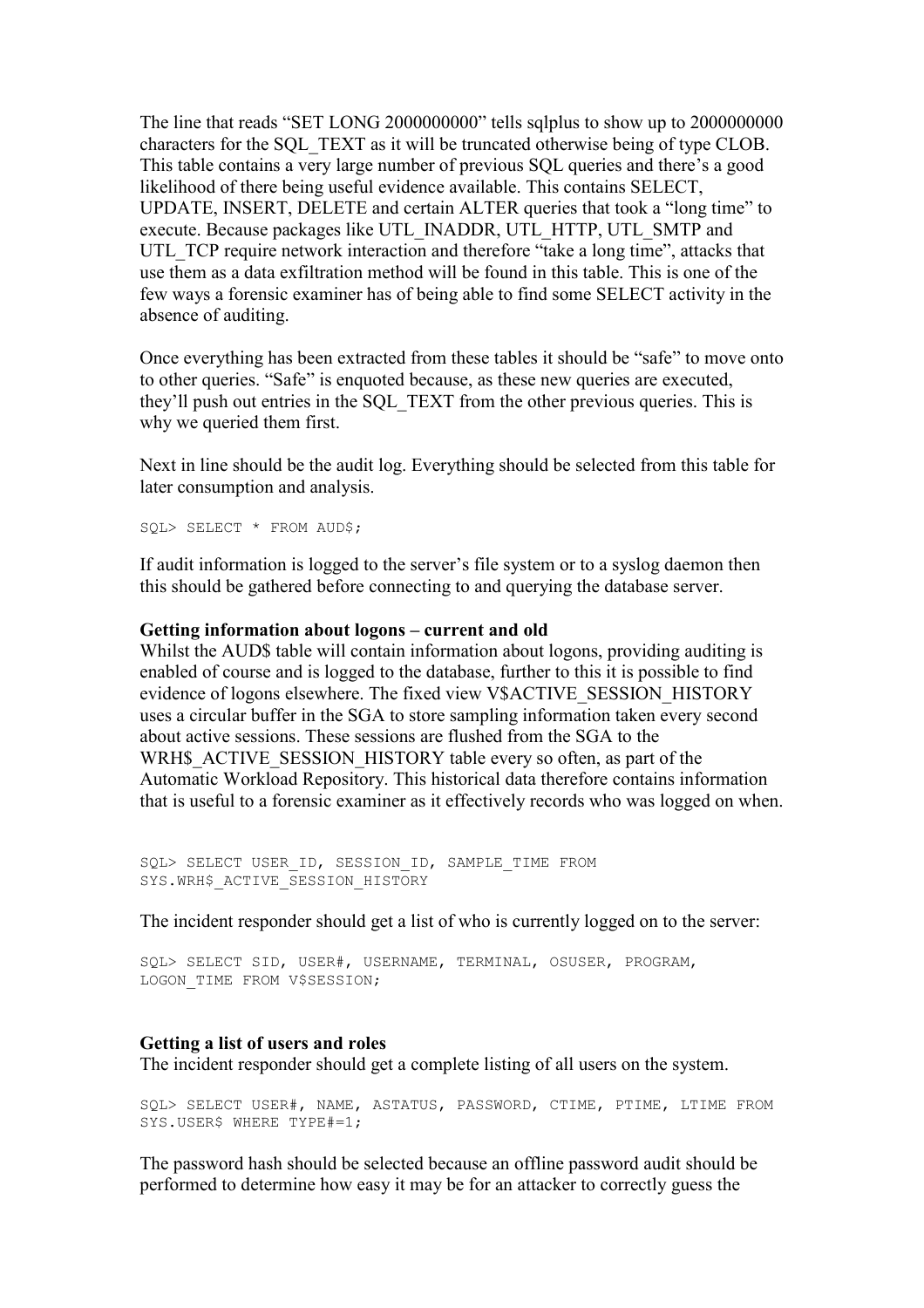password. The ASTATUS will let the examiner know if the account is locked or not and the LTIME will show when the account was locked. The CTIME shows when the user was created and PTIME shows when the password was last changed.

A list of roles should be selected.

```
SQL> SELECT USER#, NAME, PASSWORD, CTIME, PTIME FROM SYS.USER$ WHERE 
TYPE#=0:
```
### Getting a list of role memberships

Just in case there are any users that have membership of a role that they should not have the incident responder should get a list:

```
SQL> SELECT U.NAME AS "GRANTEE", U2.NAME AS "ROLE" FROM SYS.USER$ U, 
SYS.USER$ U2, SYS.SYSAUTH$ A WHERE U.USER# = A.GRANTEE# AND 
PRIVILEGE# = U2.USER#;
```
Look out for all users or roles that have been assigned membership of the DBA role.

### Getting a list of object privileges

It will be necessary to get a list of all object privileges that have been granted and to look for anything suspicious.

```
SQL> SELECT U.NAME AS "GRANTEE", P.NAME AS "PRIVILEGE", U2.NAME AS 
"OWNER", O.NAME AS "OBJECT" FROM SYS.USER$ U, SYS.USER$ U2, 
SYS. TABLE PRIVILEGE MAP P, SYS. OBJ$ O, SYS. OBJAUTH$ A WHERE U.USER# =
A.GRANTEE# AND A.OBJ# = 0.OBJ# AND P.PRIVILEGE = A.PRIVILEGE# AND
O.OWNER#=U2.USER#;
```
### Getting a list of all system privileges

The same goes for system privileges.

```
SQL> SELECT U.NAME AS "GRANTEE", S.NAME AS "PRIVILEGE" FROM SYS.USER$ 
U, SYS.SYSAUTH$ A, SYS.SYSTEM PRIVILEGE MAP S WHERE U.USER# =
A.GRANTEE# AND PRIVILEGE# = S.PRIVILEGE ORDER BY U.NAME;
```
#### Getting a list of all objects

The incident responder should get a complete list of every object, covering its ID, its owner, its name and type as well as the creation time, modification time and specification time.

```
SQL> SELECT OBJ#, OWNER#, NAME, TYPE#, CTIME, MTIME, STIME FROM 
SYS.OBJ$ ORDER BY CTIME ASC;
```
This query will order the results according to when they were last modified.

### Getting a list of dropped tables

In 10g, if a user has dropped any tables and they have not been purged from the recyclebin then a list of dropped tables should be present. This may indicate evidence of an attack:

```
SQL> SELECT U.NAME, R.ORIGINAL_NAME, R.OBJ#, R.DROPTIME, R.DROPSCN 
FROM SYS.RECYCLEBIN$ R, SYS.USER$ U WHERE R.OWNER#=U.USER#;
```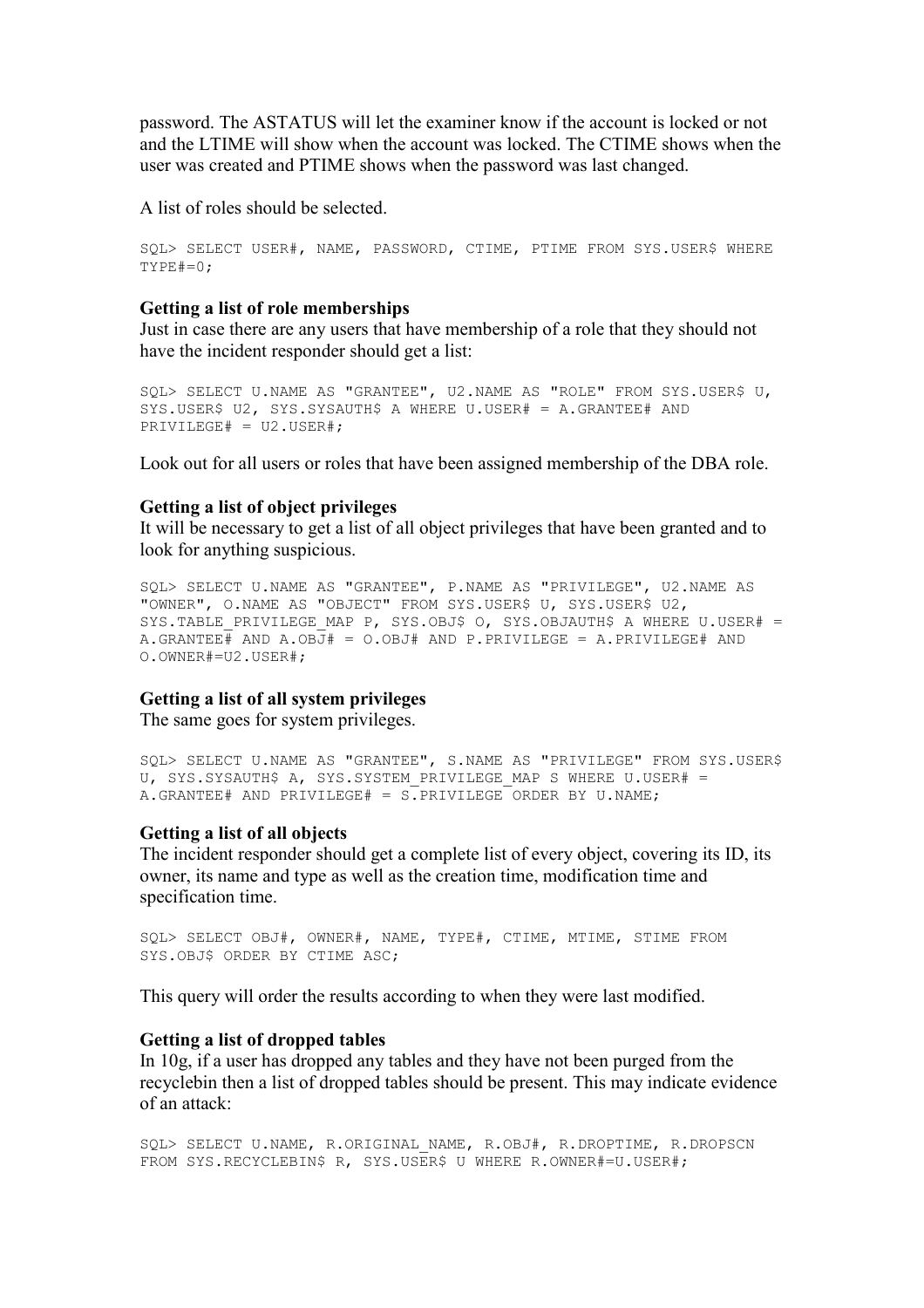### Getting a list of block changes

Each data file is split into blocks of data and each block contains a time stamp when it was last modified for example after a COMMIT. The time stamp is recorded in an SCN – or System Change Number. When a row is modified the SCN is updated in the block meaning all other rows in the block reflect the same SCN. In terms of analysis this is an important distinction. As an example consider the following query and snippet of results:

```
SQL> SELECT O.ORA ROWSCN, O.CTIME, O.MTIME, O.STIME, U.NAME, O.NAME
FROM SYS.OBJ$ O, SYS.USER$ U WHERE U.USER#=0.OWNER# ORDER BY 1;
… 
… 
2282280 05-APR-07 06-APR-07 05-APR-07 SYS WRH$_SERVICE_WAIT_CLASS 
2282280 05-APR-07 05-APR-07 05-APR-07 SYS WRH$_SERVICE_WAIT_CLASS_PK 
2282280 05-APR-07 05-APR-07 05-APR-07 SYS P_TEST 
2282280 05-APR-07 05-APR-07 05-APR-07 SYS VP_TEST 
2282280 05-APR-07 05-APR-07 05-APR-07 SYS P_TEST 
2282280 05-APR-07 05-APR-07 05-APR-07 SYS VANISH 
2282280 05-APR-07 09-APR-07 09-APR-07 SYS X 
2282280 05-APR-07 06-APR-07 05-APR-07 SYS WRH$_SQLSTAT 
2282280 05-APR-07 06-APR-07 05-APR-07 SYS WRH$_SYSTEM_EVENT 
… 
…
```
If we convert the SCN to a time stamp we can see the change occurred on the  $9<sup>th</sup>$ April 2007:

SQL> SELECT SYS.SCN TO TIMESTAMP(2282280) FROM DUAL; SYS.SCN\_TO\_TIMESTAMP(2282280) ------------------------------------------------------------

09-APR-07 14.39.56.000000000

1465169 SYSTEM

Looking through the results from the query before we see that the object called X has a MTIME and STIME set to this date and it is the only object that matches. Thus we can see that the SCN for all the other objects (read rows) in the same block share the same SCN even though they have not been modified. Here is another example:

SQL> SELECT U.ORA ROWSCN, U.NAME FROM SYS.USER\$ U WHERE TYPE#=1 ORDER BY 1; ORA\_ROWSCN NAME ---------- ------------------------------ 537106 EXFSYS 537106 DMSYS 537106 TSMSYS 537106 DBSNMP 537106 ANONYMOUS 537106 XDB 537106 CTXSYS 537106 WMSYS 1465169 OUTLN 1465169 DIP 1465169 SYS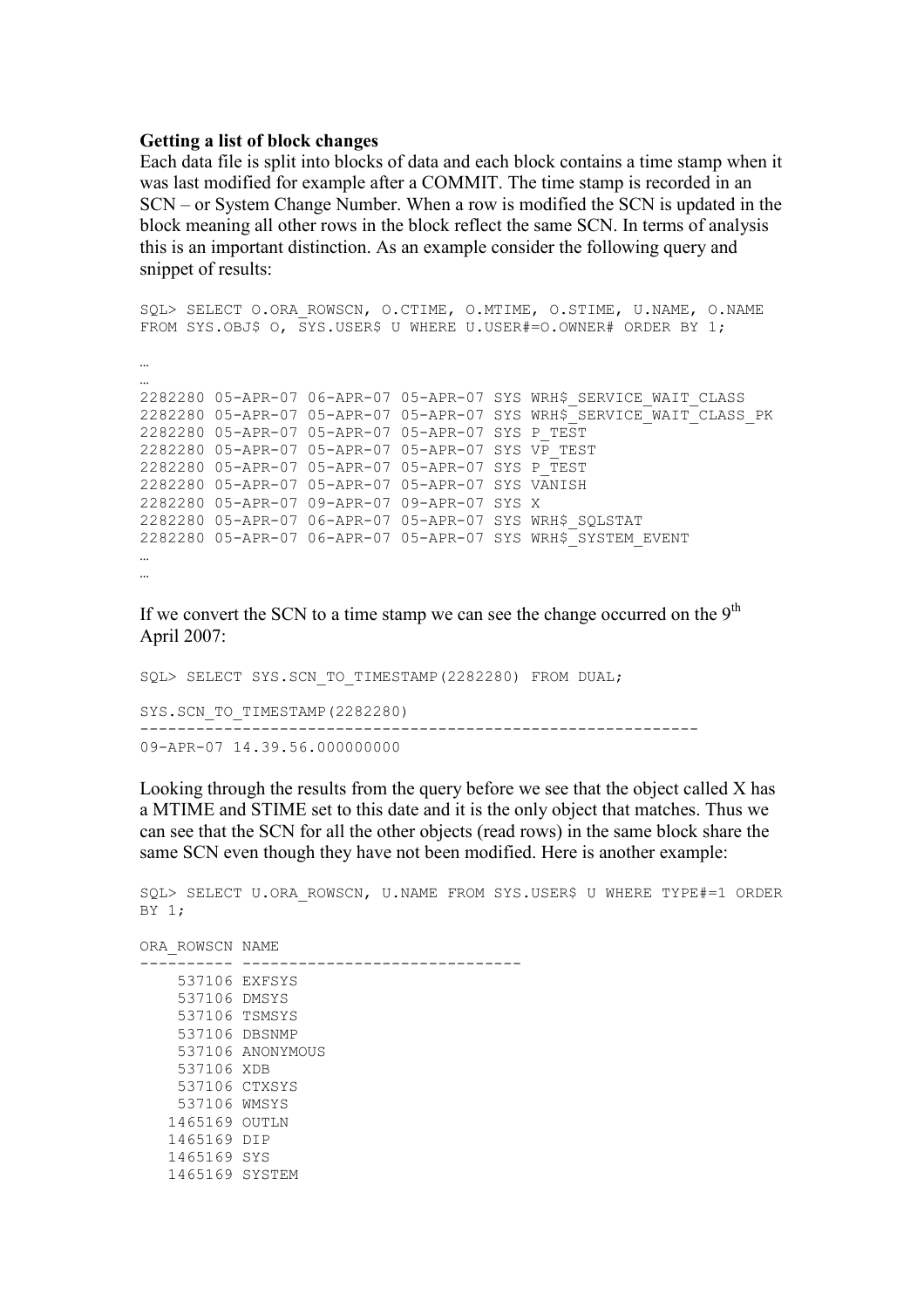| 2277427 | MARK POINT2        |
|---------|--------------------|
| 2277427 | PWDTEST            |
| 2277427 | MARK POINT         |
| 2277427 | FINDME TOO         |
| 2277427 | FINDME             |
| 2277427 | SCOTT              |
| 2277427 | MGMT VIEW          |
| 2277427 | MDDATA             |
| 2277427 | SYSMAN             |
| 2277427 | MDSYS              |
| 2277427 | SI INFORMTN SCHEMA |
| 2277427 | ORDPLUGINS         |
| 2277427 | TESTUSER           |
|         | 2277427 OLAPSYS    |
| 2277427 | ORDSYS             |

27 rows selected.

Users MARK\_POINT2, PWDTEST, MARK\_POINT, FINDME\_TOO, FINDME, SCOTT, MGMT\_VIEW, MDDATA, SYSMAN, MDSYS, SI\_INFORMTN\_SCHEMA, ORDPLUGINS, TESTUSER, OLAPSYS and ORDSYS all exist in the same block and therefore share the same SCN. If we then alter SCOTT's password the SCN should change for all these users:

SQL> ALTER USER SCOTT IDENTIFIED BY PASSWORD;

User altered.

SQL> SELECT U.ORA ROWSCN, U.NAME FROM SYS.USER\$ U WHERE TYPE#=1 ORDER BY 1;

ORA\_ROWSCN NAME

| 537106 EXFSYS  |                            |
|----------------|----------------------------|
| 537106 DMSYS   |                            |
|                | 537106 TSMSYS              |
| 537106 DBSNMP  |                            |
|                | 537106 ANONYMOUS           |
| 537106 XDB     |                            |
| 537106 CTXSYS  |                            |
| 537106 WMSYS   |                            |
| 1465169 OUTLN  |                            |
| 1465169 DIP    |                            |
| 1465169 SYS    |                            |
| 1465169 SYSTEM |                            |
|                | 2283062 MARK POINT2        |
|                | 2283062 PWDTEST            |
|                | 2283062 MARK POINT         |
|                | 2283062 FINDME TOO         |
|                |                            |
| 2283062 FINDME |                            |
| 2283062 SCOTT  |                            |
| 2283062 MDDATA | 2283062 MGMT VIEW          |
|                |                            |
| 2283062 SYSMAN |                            |
| 2283062 MDSYS  |                            |
|                | 2283062 SI INFORMTN SCHEMA |
|                | 2283062 ORDPLUGINS         |
|                | 2283062 TESTUSER           |
|                | 2283062 OLAPSYS            |
| 2283062 ORDSYS |                            |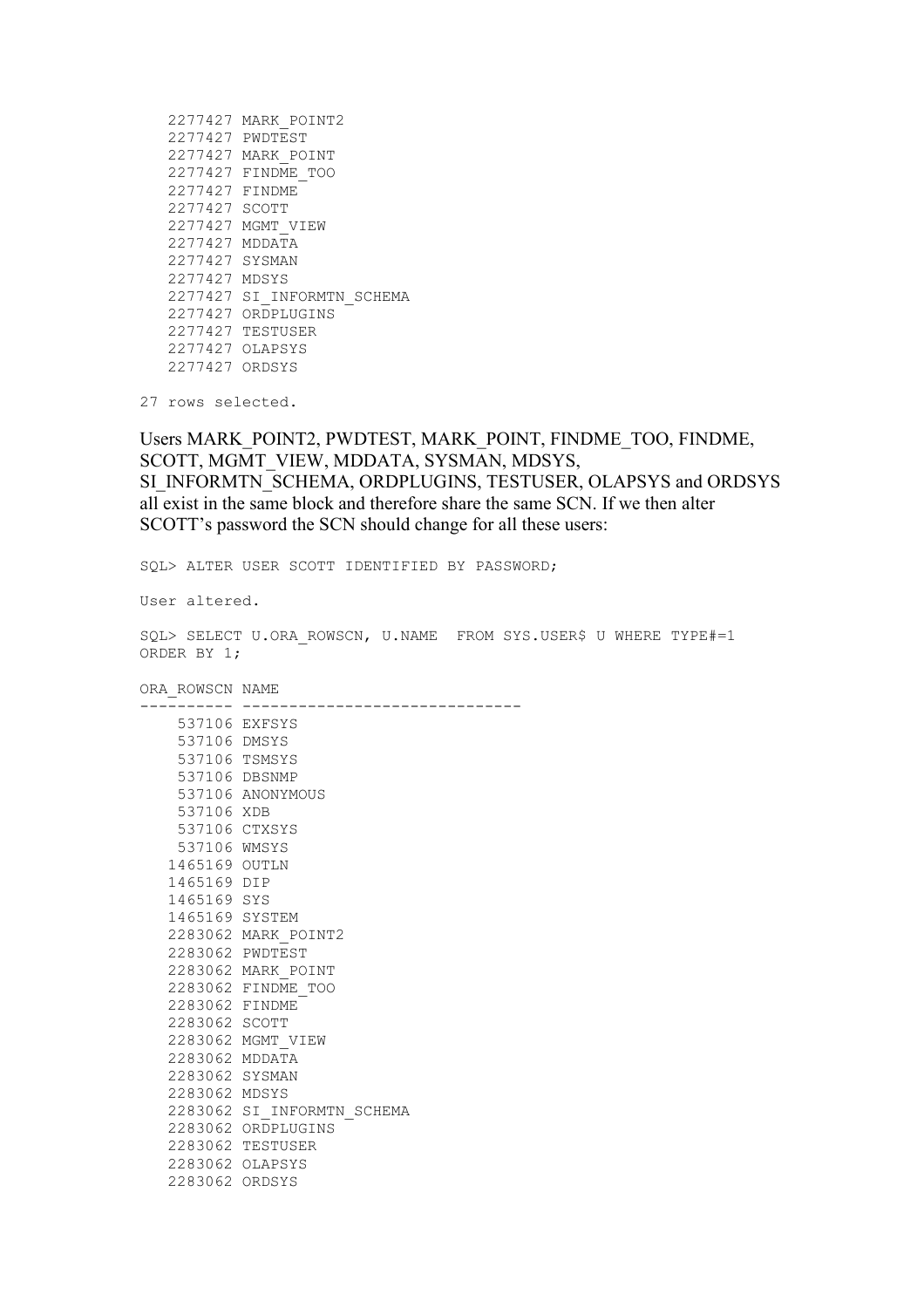```
27 rows selected.
```
As we can see, the SCN has changed for all users in the same block so whilst getting the SCN doesn't direct you to the proverbial needle from the proverbial haystack, it does reduce it somewhat.

### Getting the server's version and patch level

This query will return the major and minor version of the database server.

SQL> SELECT BANNER FROM V\$VERSION;

However, it will not indicate the server's patch level. Instead, this can be taking a checksum for each PL/SQL package in the database and comparing them with a list of known checksums. This will also to discover any packages that may have been modified.

```
SQL> SET NUMF 999999999999999999999999999999 
SQL> DECLARE 
      TYPE C TYPE IS REF CURSOR;
      CV C TYPE;
      V ONAME VARCHAR2(30);
      V OWNER VARCHAR2(30);
       V_OBJID NUMBER; 
       V_HASH NUMBER; 
BEGIN 
      DBMS OUTPUT. ENABLE(100000);
       OPEN CV FOR 'SELECT U.NAME,O.NAME,O.OBJ# FROM SYS.OBJ$ O, 
      SYS.USER$ U WHERE O.OWNER#=U.USER# AND O.TYPE# = 11
      ORDER BY U.NAME'; 
       LOOP 
            FETCH CV INTO V OWNER, V ONAME, V OBJID;
            EXECUTE IMMEDIATE 'SELECT 
            SUM(SYS.DBMS_UTILITY.GET_HASH_VALUE
            (SOURCE, 1, 10\overline{7}3741824)) FROM SYS. SOURCE$ WHERE OBJ# = :1'
            INTO V HASH USING V OBJID;
            DBMS_OUTPUT.PUT_LINE(V_OWNER||'.'||V_ONAME||':'||V_HASH);
             EXIT WHEN CV%NOTFOUND; 
       END LOOP; 
       CLOSE CV; 
END; 
/
```
This will produce output similar to the following:

 $\mathbb{R}^2$ … SYS.DBMS\_PICKLER:235688071 SYS.DBMS\_JAVA\_TEST:821262485 SYS.UTL\_FILE:992849395 SYS.UTL\_RAW:407384329 SYS.UTL\_TCP:308711346 … …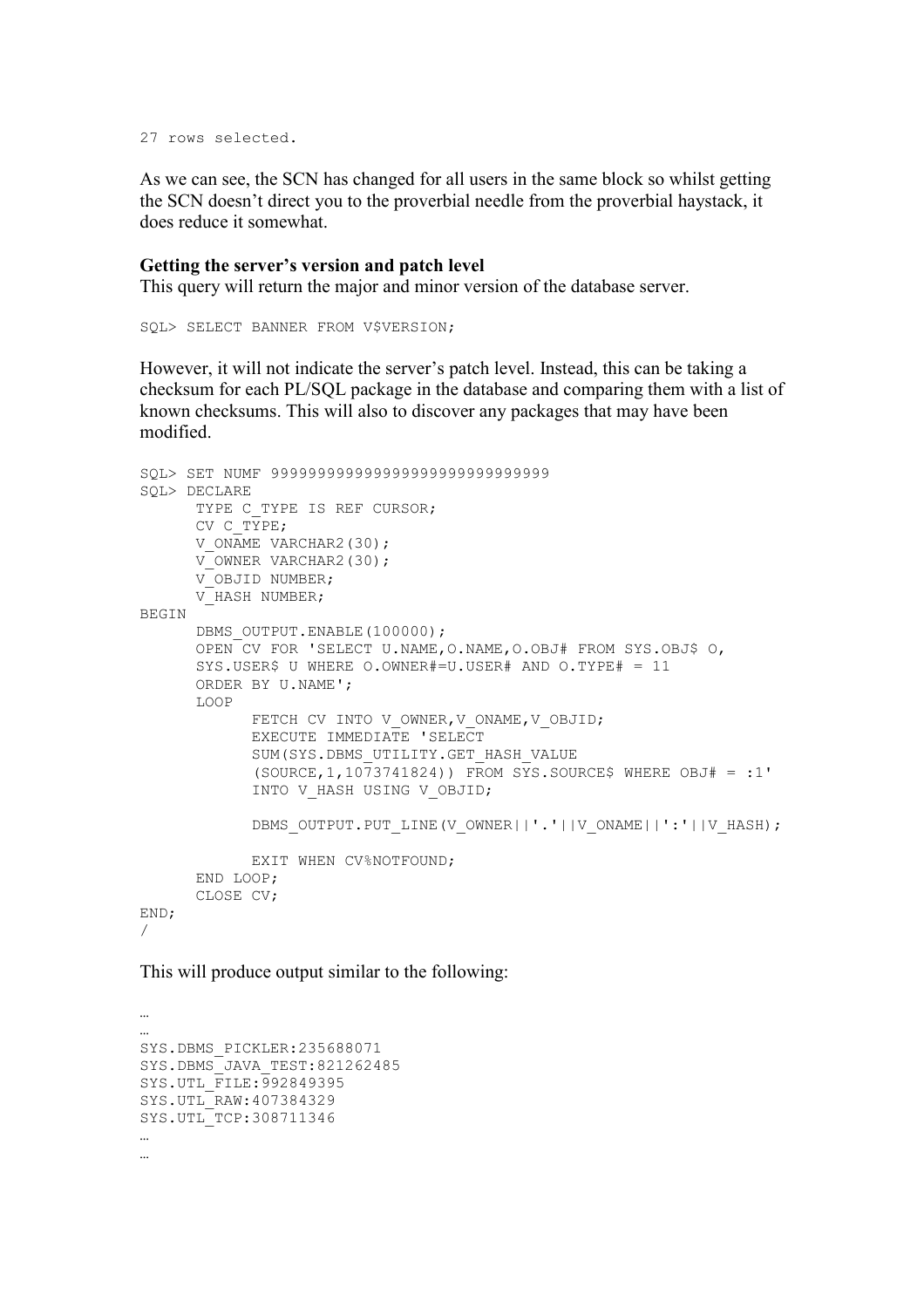Here, the number after the owner and package name is the hash. This hash has been created using the sum of every line of source once it has been hashed using the DBMS\_UTILITY.GET\_HASH\_VALUE function. These hashes can then be compared against a list of known hashes. Be aware that, in a compromised system, an attacker could have modified the DBMS\_UTILITY package or any of its underlying objects including in-memory C functions.

# Server Parameters

It is not enough simply to obtain a copy of the server's start up parameter file. The reason for this is simple – the start up parameter file contains the settings for when the server first starts. At any point after this the "live" settings may have been changed with an "ALTER SYSTEM" statement.

SQL> SELECT NAME,VALUE FROM V\$PARAMETER

Any differences between what the start up file and the "live" parameters should be noted an investigated.

There are a number of hidden server parameters. These can be collected with the following query:

```
SQL> select n.ksppinm as "NAME", v.ksppstvl as "VALUE" from 
sys.x$ksppi n, sys.x$ksppcv v where n.inst_id=userenv('Instance') and 
v.inst id=n.inst id and n.indx=v.indx and substr(n.ksppinm,1,1)='';
```
Getting all the server parameters, both hidden and "visible", in the same query can be achieved by removing the "and substr(n.ksppinm, 1, 1)=' '" from the query above.

# Gathering External Files

The incident responder may also "discover" new locations for dump destinations from the query above and any files present in those locations should be copied to the collection server.

### List all data files

As already discussed the names of the data files that make up the SYSTEM, SYSAUX, TEMP and UNDO tablespaces can be obtained from the control files. The query below can confirm if any have been missed:

```
SQL> SELECT T.NAME AS "TABLESPACE", D.NAME AS "FILNAME" FROM 
V$DATAFILE D, TS$ T WHERE T.TS#=D.TS#;
```
Any file listed as making up part of the tablespaces mentioned should be copied to the collection server.

### List all directories

Directories are used by Oracle for external file accesses. The query below will reveal the file path for such directories.

```
SQL> SELECT U.NAME AS "OWNER", O.NAME AS "DIRECTORY", D.OS_PATH AS 
"PATH" FROM SYS.OBJ$ O, SYS.USER$ U, SYS.DIR$ D WHERE
U.USER#=O.OWNER# AND O.OBJ#=D.OBJ#;
```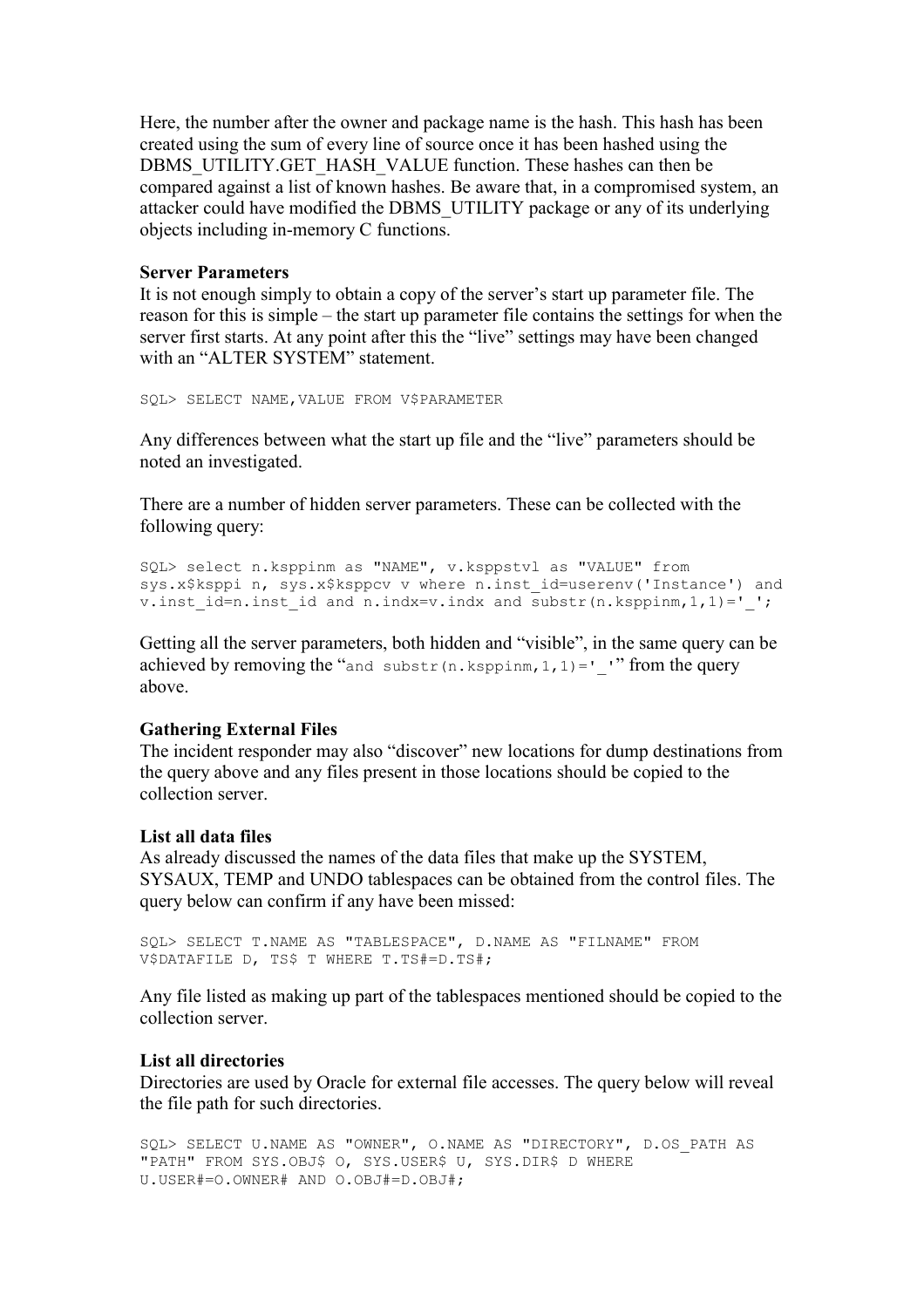Any files in these directories should be copied to the collection server.

#### List all external tables

External tables also use Oracle directories. The contents from these should also be copied and examined.

```
SOL> SELECT O.NAME, D.DEFAULT DIR FROM SYS.OBJ$ O, SYS.EXTERNAL TAB$
D WHERE D.OBJ# = O.OBJ#;
```
#### The System Monitor (SMON) MON\_MOD\$ Table

The SMON MON MOD\$ table contains information about what DML activities have occurred on what table.

SQL> SELECT U.NAME AS "OWNER", O.NAME AS "OBJECT", M.OBJ#, M.INSERTS, M. UPDATES, M. DELETES, M. TIMESTAMP FROM SYS. MON MODS\$ M, SYS. USER\$ U, SYS.OBJ\$ O WHERE O.OBJ#=M.OBJ# AND U.USER#=O.OWNER#;

This can often help provide pointers to suspicious activity.

### Getting information about triggers

Triggers can be used by attackers as a backdoor mechanism or a logic bomb so they should be checked carefully, especially those that occur on database startup or shutdown or when someone logs on or off. The query below will list those triggers that are enabled.

SQL> SELECT U.NAME AS "OWNER", O.NAME AS "ENABLED\_TRIGGER\_NAME", DECODE(T.TYPE#, 0, 'BEFORE',2, 'AFTER','NOTSET') AS "WHEN" FROM SYS.OBJ\$ O, SYS.TRIGGER\$ T, SYS.USER\$ U WHERE O.OBJ#=T.OBJ# AND O.OWNER# = U.USER# AND ENABLED=1;

Changing the "AND ENABLED=1" to "AND ENABLED=0" will list disabled triggers.

### Finding enabled triggers that fire after startup:

SQL> SELECT U.NAME AS "OWNER", O.NAME AS "ENABLED TRIGGER NAME" FROM SYS.OBJ\$ O, SYS.TRIGGER\$ T, SYS.USER\$ U WHERE O.OBJ#=T.OBJ# AND O.OWNER# = U.USER# AND ENABLED=1 AND BITAND(T.SYS EVTS, 1) = 1;

#### Finding enabled triggers that fire before shutdown:

SQL> SELECT U.NAME AS "OWNER", O.NAME AS "ENABLED TRIGGER NAME" FROM SYS.OBJ\$ O, SYS.TRIGGER\$ T, SYS.USER\$ U WHERE O.OBJ#=T.OBJ# AND O.OWNER# = U.USER# AND ENABLED=1 AND BITAND(T.SYS EVTS, 2) = 2;

#### Finding triggers that fire after logon

SQL> SELECT U.NAME AS "OWNER", O.NAME AS "ENABLED TRIGGER NAME" FROM SYS.OBJ\$ O, SYS.TRIGGER\$ T, SYS.USER\$ U WHERE O.OBJ#=T.OBJ# AND O.OWNER# = U.USER# AND ENABLED=1 AND BITAND(T.SYS EVTS, 8) = 8;

#### Finding triggers that fire before logoff

SQL> SELECT U.NAME AS "OWNER", O.NAME AS "ENABLED TRIGGER NAME" FROM SYS.OBJ\$ O, SYS.TRIGGER\$ T, SYS.USER\$ U WHERE O.OBJ#=T.OBJ# AND O.OWNER# = U.USER# AND ENABLED=1 AND BITAND(T.SYS EVTS,16) =  $16$ ;

Get the source of all triggers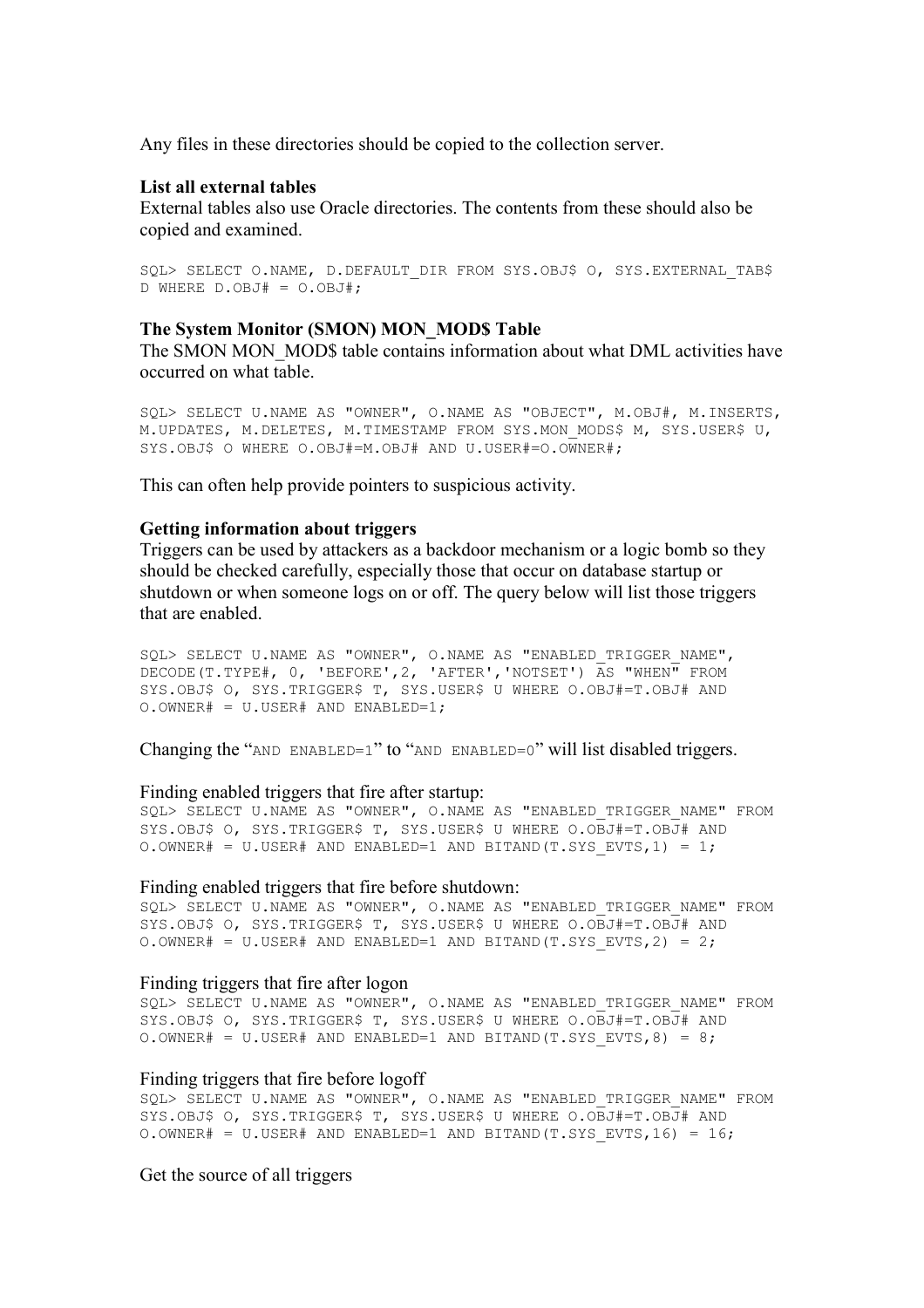```
SQL> SET LONG 10000000 
SQL> SELECT U.NAME AS "OWNER", O.NAME AS "TRIGGER NAME", T.ACTION# AS
"TEXT" FROM SYS.OBJ$ O, SYS.TRIGGER$ T, SYS.USER$ U WHERE
O.OBJ#=T.OBJ# AND O.OWNER# = U.USER#;
```
You can also get the source with the following query from the SOURCE\$ table:

```
SQL> SELECT U.NAME AS "OWNER", O.NAME AS "PROCEDURE", S.SOURCE FROM 
SYS.USER$ U, SYS.OBJ$ O, SYS.SOURCE$ S WHERE O.OBJ#=S.OBJ# AND 
O.OWNER#=U.USER# AND O.TYPE#=12;
```
#### Checksumming the trigger text

This anonymous block of PL/SQL will hash the text of every trigger so the hashes can be compared against a list of known good hashes. This way, triggers that have been modified can be quickly identified.

```
DECLARE 
      TYPE C TYPE IS REF CURSOR;
       CV C_TYPE; 
      V ONAME VARCHAR2(30);
      V OWNER VARCHAR2(30);
       V_OBJID NUMBER:=52296; 
      VHASH NUMBER:=0;
      VBUFFER LONG(32767);
      CUR NUMBER;
       RES NUMBER; 
       POS NUMBER; 
       LEN NUMBER; 
BEGIN 
      DBMS OUTPUT. ENABLE(1000000);
       OPEN CV FOR 'SELECT U.NAME,O.NAME,O.OBJ# FROM SYS.OBJ$ O, 
SYS.USER$ U WHERE U.USER# = O.OWNER# AND O.TYPE# = 12 ORDER BY 
U.NAME'; 
       LOOP 
             FETCH CV INTO V OWNER, V ONAME, V OBJID;
            EXIT WHEN CV%NOTFOUND;
              CUR:=DBMS_SQL.OPEN_CURSOR; 
             DBMS SOL. PARSE(CUR, 'SELECT T.ACTION# FROM SYS.TRIGGER$ T
             WHERE T.OBJ# = :1', DBMS SQL.NATIVE);
             DBMS SQL.BIND VARIABLE(CUR, ':1', V_OBJID);
             DBMS SQL.DEFINE COLUMN LONG (CUR, 1);
             RES := DBMS SQL.EXECUTE AND FETCH (CUR);
            IF RES > 0 THEN
            POS:=0:
            V_HASH:=0;
             LOOP 
             DBMS_SQL.COLUMN_VALUE_LONG( 
            CUR, \overline{1}, 32767, POS, V BUFFER, LEN);
             EXIT WHEN LEN = 0;
             V HASH:= V HASH + SYS.DBMS UTILITY.GET HASH VALUE
             (\bar{V} BUFFER, 1,1073741824);
             \overline{POS} := POS + LEN;
              END LOOP; 
             DBMS_SOL.CLOSE_CURSOR (CUR);
             END IF;
             DBMS_OUTPUT.PUT_LINE(V_OWNER||'.'||V_ONAME||':'||V_HASH);
              V_BUFFER:=NULL; 
       END LOOP; 
       CLOSE CV;
```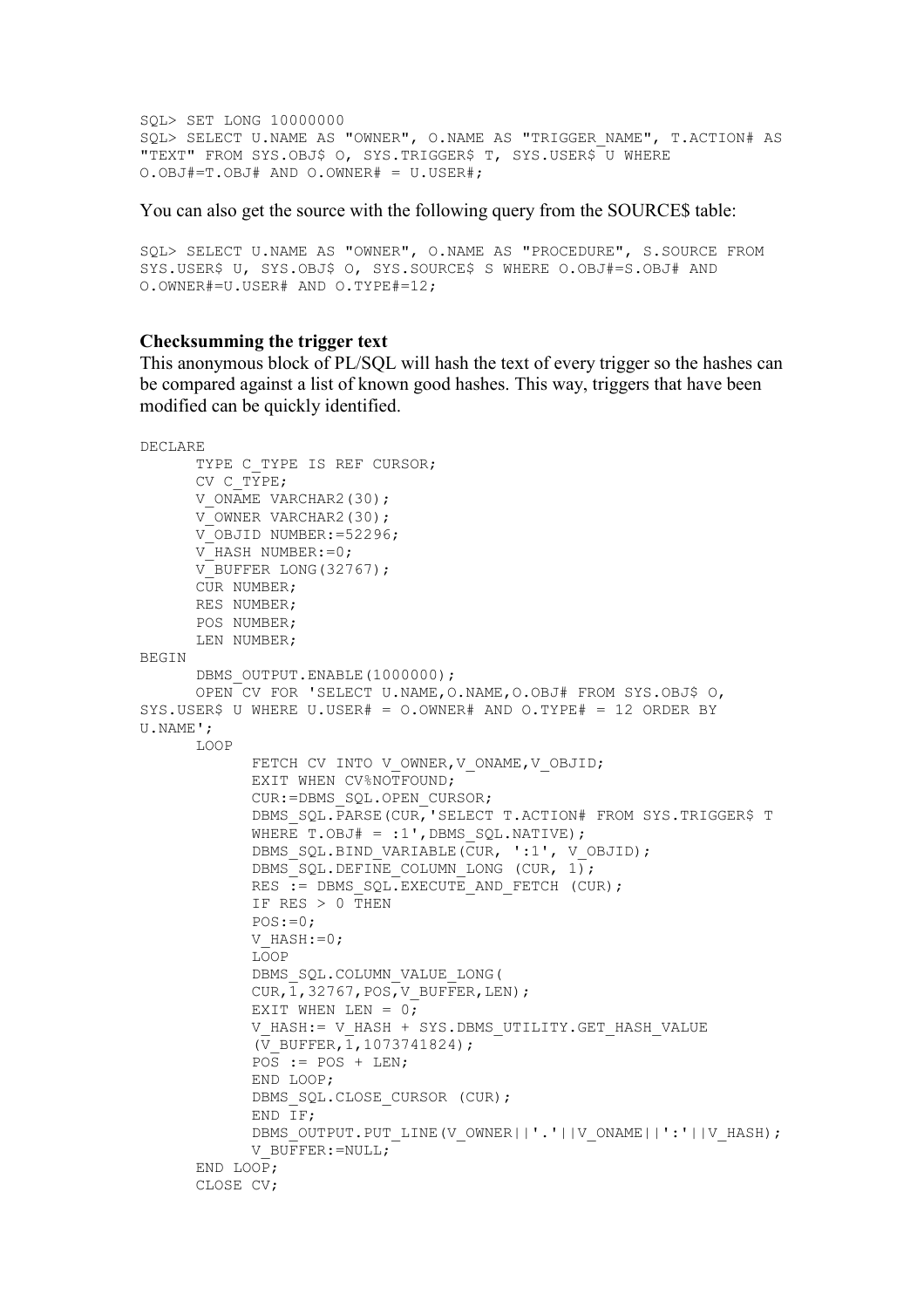END; /

…

This produces output similar to the following:

```
… 
SYS.OLAPISTARTUPTRIGGER:443575894 
SYS.OLAPISHUTDOWNTRIGGER:473426999 
SYS.PREVENT_DDL:283296376 
SYS.VANISH:797468158 
SYSMAN.MGMT_METRIC_COLL_DEL:731772430 
SYSMAN.MGMT_SQL_METRIC_TR:91156933 
… 
…
```
Again, not that this PL/SQL calls the DBMS\_UTILITY package and, this time, the DBMS SQL package. This may have repercussions as far as trust is concerned.

# Getting Information about Views

Views can be used by attackers to hide information. The text of all views should be retrieved. Special attention should be paid to any view beginning with DBA\_ particularly DBA\_VIEWS, DBA\_USERS, DBA\_ROLE\_PRIVS, DBA\_TAB\_PRIVS and DBA\_JOBS.

```
SQL> SET LONG 100000000 
SQL> SELECT U.NAME AS "OWNER", O.NAME AS "VIEW", V.TEXT FROM 
SYS.VIEW$ V, SYS.OBJ$ O, SYS.USER$ U WHERE O.OBJ#=V.OBJ# AND 
O.OWNER#=U.USER# ORDER BY U.NAME;
```
# Checksumming the view text

This anonymous block of PL/SQL will hash the text of every view so the hashes can be compared against a list of known good hashes. This way, views that have been modified can be quickly identified.

```
DECLARE 
      TYPE C TYPE IS REF CURSOR;
       CV C_TYPE; 
      V ONAME VARCHAR2(30);
      V OWNER VARCHAR2(30);
      V OBJID NUMBER: = 52296;
      V HASH NUMBER:=0;
      V BUFFER LONG(32767);
       CUR NUMBER; 
       RES NUMBER; 
       POS NUMBER; 
       LEN NUMBER; 
BEGIN 
      DBMS OUTPUT. ENABLE(1000000);
       OPEN CV FOR 'SELECT U.NAME,O.NAME,O.OBJ# FROM SYS.OBJ$ O, 
SYS.USER$ U WHERE U.USER# = 0.0WNER# AND 0. TYPE# = 4 ORDER BY U.NAME,
O.NAME'; 
       LOOP 
            FETCH CV INTO V OWNER, V ONAME, V OBJID;
            EXIT WHEN CV%NOTFOUND;
             CUR:=DBMS_SQL.OPEN_CURSOR;
```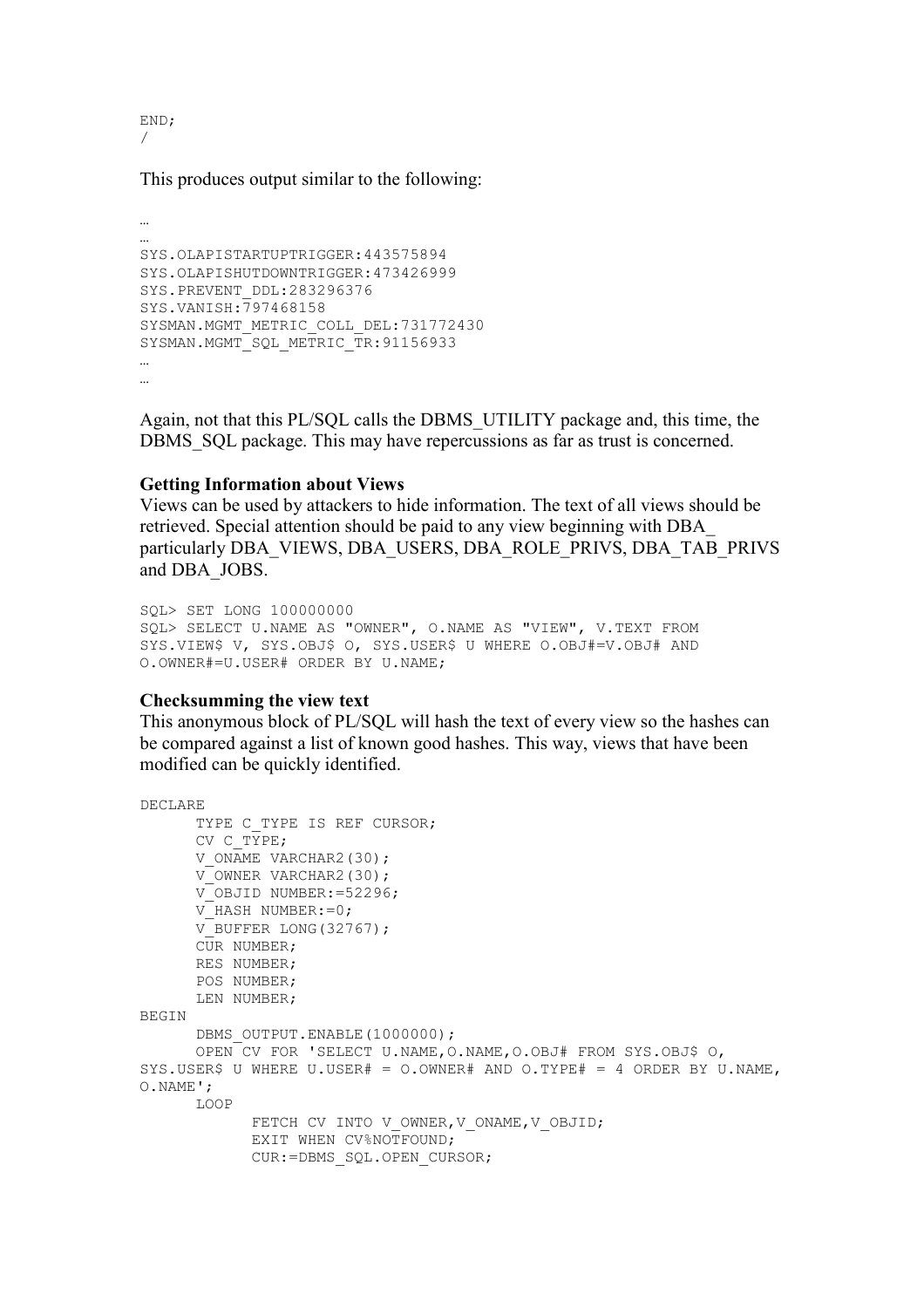```
DBMS SQL.PARSE(CUR, 'SELECT V.TEXT FROM SYS.VIEW$ V WHERE
V.OBJ# = :1', DBMS SQL.NATIVE);
            DBMS SQL.BIND VARIABLE(CUR, ':1', V OBJID);
            DBMS SQL.DEFINE COLUMN LONG (CUR, 1);
            RES := DBMS SQL.EXECUTE AND FETCH (CUR);
             IF RES > 0 THEN 
            POS:=0;V HASH: = 0;
             LOOP 
             DBMS_SQL.COLUMN_VALUE_LONG( 
            CUR, 1, 32767, POS, V BUFFER, LEN);
            EXIT WHEN LEN = 0;V HASH:= V HASH + SYS.DBMS UTILITY.GET HASH VALUE
            (\bar{V} BUFFER, 1,1073741824);
            POS := POS + LEN; END LOOP; 
            DBMS SOL.CLOSE CURSOR (CUR);
            END TF:DBMS_OUTPUT.PUT_LINE(V_OWNER||'.'||V_ONAME||':'||V_HASH);
            V_BUFFER:=NULL;
      END LOOP;
       CLOSE CV; 
END; 
/
```
This produces output similar to

…

```
… 
SYS.DBA_UNUSED_COL_TABS:215069642 
SYS.DBA_UPDATABLE_COLUMNS:377298913 
SYS.DBA_USERS:958803668 
SYS.DBA_USTATS:203495787 
SYS.DBA_VARRAYS:670521746 
SYS.DBA_VIEWS:49730132 
… 
…
```
# Getting information about all libraries

Libraries can be used as a mechanism for running arbitrary code and so they should be examined.

```
SQL> SELECT U.NAME AS "OWNER", O.NAME AS "LIBRARY", L.FILESPEC AS 
"PATH" FROM SYS.LIBRARY$ L, SYS.USER$ U, SYS.OBJ$ O WHERE 
O.OBJ#=L.OBJ# AND O.OWNER#=U.USER#;
```
Any DLL which is not default should be copied to the collection server and examined.

### Getting information about all database links

Database links are often created by attackers to connect to other Oracle database servers. The CTIME column indicates when the link was created.

```
SQL> SELECT U.NAME AS "OWNER", L.NAME AS "LINK", L.HOST, L.USERID, 
L.PASSWORDX, L.CTIME FROM SYS.LINK$ L, SYS.USER$ U WHERE 
L.OWNER#=U.USER#;
```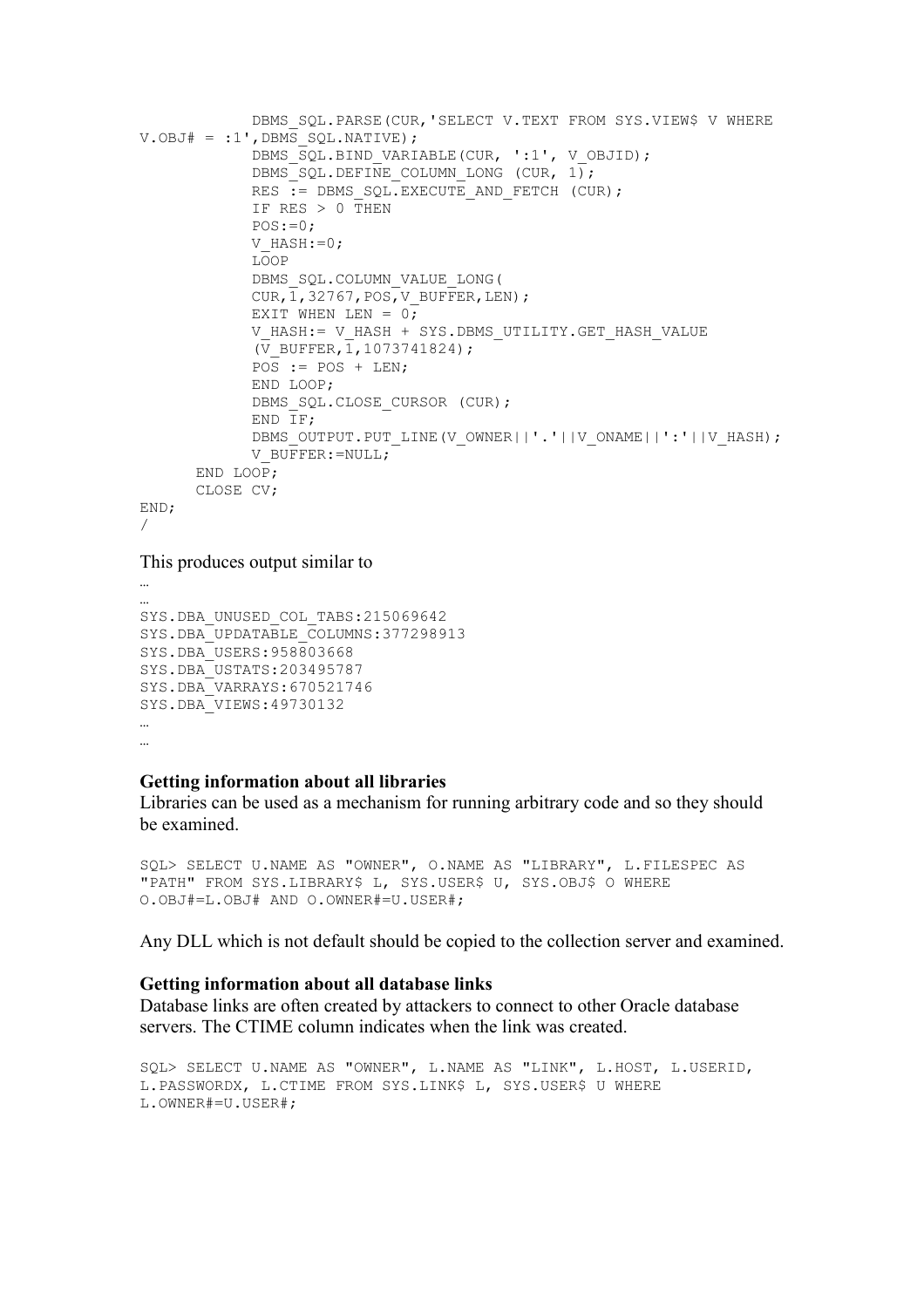If the owner is listed as "PUBLIC" then the link is a PUBLIC link and can be accessed by anyone. As to who created a link which is PUBLIC, this is more difficult to ascertain and sources such as the redo logs should be used.

#### Getting information about all synonyms

Synonyms can be used by attackers to influence PL/SQL execution and hide information. A full list of synonyms and their owners should be listed:

SQL> SELECT U.NAME AS "OWNER", S.OWNER AS "REAL-OWNER", S.NAME AS "OBJECT", O.NAME AS "SYNONYM" FROM SYS.USER\$ U, SYS.OBJ\$ O, SYS.SYN\$ S WHERE S.OBJ#=O.OBJ# AND O.OWNER#=U.USER#;

#### Getting information about all database jobs

Database jobs can be used by attackers to take actions at a set time and date – even when they are not logged into the system. Indeed, one the published database rootkits written by Cesar Cerrudo uses a database job.

SOL> SELECT JOB, LOWNER, POWNER, COWNER, LAST DATE, NEXT DATE, WHAT FROM SYS.JOB\$;

Oracle 10g introduced the Job Scheduler and the database should be queried for jobs using this functionality – the job information is stored in a different table. To get a list of jobs execute the following:

SQL> SELECT U.NAME AS "OWNER", O.NAME AS "JOBNAME", J.PROGRAM\_ACTION FROM SYS.USER\$ U, SYS.OBJ\$ O, SYS.SCHEDULER\$ JOB J WHERE J.OBJ#=O.OBJ# AND O.OWNER#=U.USER#;

Even if a job has been deleted there may be information about its past in the scheduler event log so this should be queried, too:

SQL> SELECT LOG\_ID, LOG\_DATE, NAME, OWNER, STATUS FROM SYS.SCHEDULER\$ EVENT LOG ORDER BY LOG ID;

For a list of programs (executable, PL/SQL block or stored procedure) associated with the job scheduler execute the following queries

#### Executable:

SQL> SELECT U.NAME AS "OWNER", O.NAME AS "PROGRAM-EXECUTABLE", P.ACTION FROM SYS.USER\$ U, SYS.OBJ\$ O, SYS.SCHEDULER\$ PROGRAM P WHERE  $O.OBJ#=P.OBJ# AND U.USER#=O.OWNER# AND BITAND(P.FLAGS, 32)=32;$ 

#### Stored Procedure:

SQL> SELECT U.NAME AS "OWNER", O.NAME AS "PROGRAM-STORED-PROCEDURE", P.ACTION FROM SYS.USER\$ U, SYS.OBJ\$ O, SYS.SCHEDULER\$ PROGRAM P WHERE O.OBJ#=P.OBJ# AND U.USER#=O.OWNER# AND BITAND(P.FLAGS, 4)=4;

#### PL/SQL Block

SQL> SELECT U.NAME AS "OWNER", O.NAME AS "PROGRAM-PLSQL-BLOCK", P.ACTION FROM SYS.USER\$ U, SYS.OBJ\$ O, SYS.SCHEDULER\$ PROGRAM P WHERE O.OBJ#=P.OBJ# AND U.USER#=O.OWNER# AND BITAND(P.FLAGS, 2)=2;

### Getting information about PL/SQL objects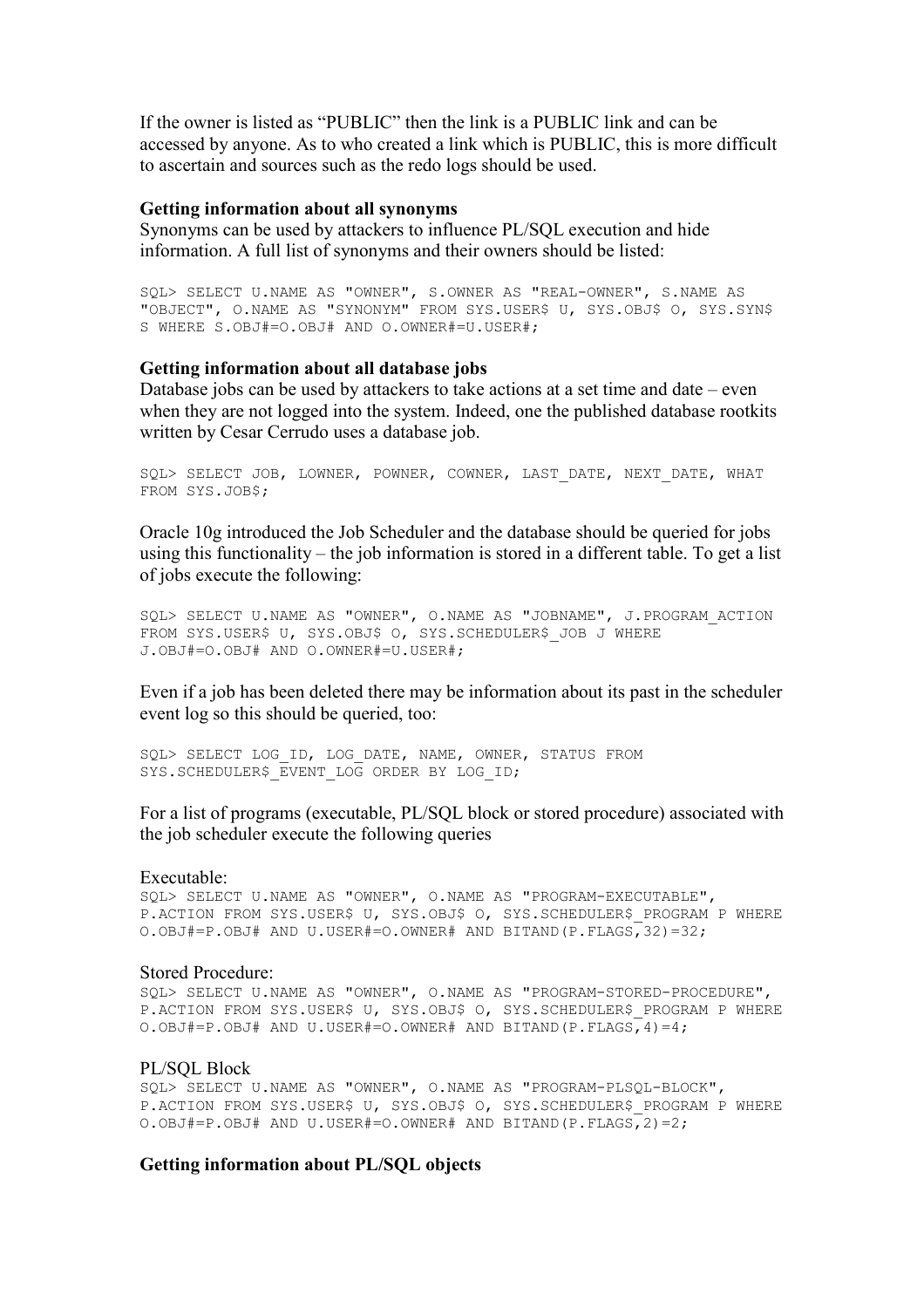The source of PL/SQL objects should be retrieved and analyzed. Much of the source is encrypted or "wrapped" to use the Oracle term. The incident responder should obtain an "unwrapper" to examine the clear text as an attacker can modify a PL/SQL object and re-encrypt it to hide their attack. A commercial "unwrapper" can be acquired from NGSSoftware Ltd.

#### Procedures:

SQL> SELECT U.NAME AS "OWNER", O.NAME AS "PROCEDURE", S.SOURCE FROM SYS.USER\$ U, SYS.OBJ\$ O, SYS.SOURCE\$ S WHERE O.OBJ#=S.OBJ# AND O.OWNER#=U.USER# AND O.TYPE#=7;

#### Functions:

SQL> SELECT U.NAME AS "OWNER", O.NAME AS "PROCEDURE", S.SOURCE FROM SYS.USER\$ U, SYS.OBJ\$ O, SYS.SOURCE\$ S WHERE O.OBJ#=S.OBJ# AND O.OWNER#=U.USER# AND O.TYPE#=8;

#### Packages:

SQL> SELECT U.NAME AS "OWNER", O.NAME AS "PACKAGE", S.SOURCE FROM SYS.USER\$ U, SYS.OBJ\$ O, SYS.SOURCE\$ S WHERE O.OBJ#=S.OBJ# AND O.OWNER#=U.USER# AND O.TYPE#=9;

#### Package bodies:

SQL> SELECT U.NAME AS "OWNER", O.NAME AS "PACKAGE-BODY", S.SOURCE FROM SYS.USER\$ U, SYS.OBJ\$ O, SYS.SOURCE\$ S WHERE O.OBJ#=S.OBJ# AND O.OWNER#=U.USER# AND O.TYPE#=11;

### Triggers:

SQL> SELECT U.NAME AS "OWNER", O.NAME AS "TRIGGER", S.SOURCE FROM SYS.USER\$ U, SYS.OBJ\$ O, SYS.SOURCE\$ S WHERE O.OBJ#=S.OBJ# AND O.OWNER#=U.USER# AND O.TYPE#=12;

#### Types:

SQL> SELECT U.NAME AS "OWNER", O.NAME AS "TYPE", S.SOURCE FROM SYS.USER\$ U, SYS.OBJ\$ O, SYS.SOURCE\$ S WHERE O.OBJ#=S.OBJ# AND O.OWNER#=U.USER# AND O.TYPE#=13;

#### Type bodies:

SQL> SELECT U.NAME AS "OWNER", O.NAME AS "TYPE-BODY", S.SOURCE FROM SYS.USER\$ U, SYS.OBJ\$ O, SYS.SOURCE\$ S WHERE O.OBJ#=S.OBJ# AND O.OWNER#=U.USER# AND O.TYPE#=14;

### Getting information about Java objects

Java "code" can be loaded into the database as a class file (bytecode), or as Java source which is compiled when the source is loaded. The source is loaded into the X\$JOXFS table and the bytecode is loaded into the IDL\_UB1\$ table.

#### Getting Java source

SQL> SELECT U.NAME, O.NAME, S.JOXFTSRC FROM SYS.USER\$ U, SYS.OBJ\$ O, X\$JOXFS S WHERE  $O.OBJ# = S.JOXFTOBN AND O.OWNER# = U.USER#;$ 

### Checksumming the Java bytecode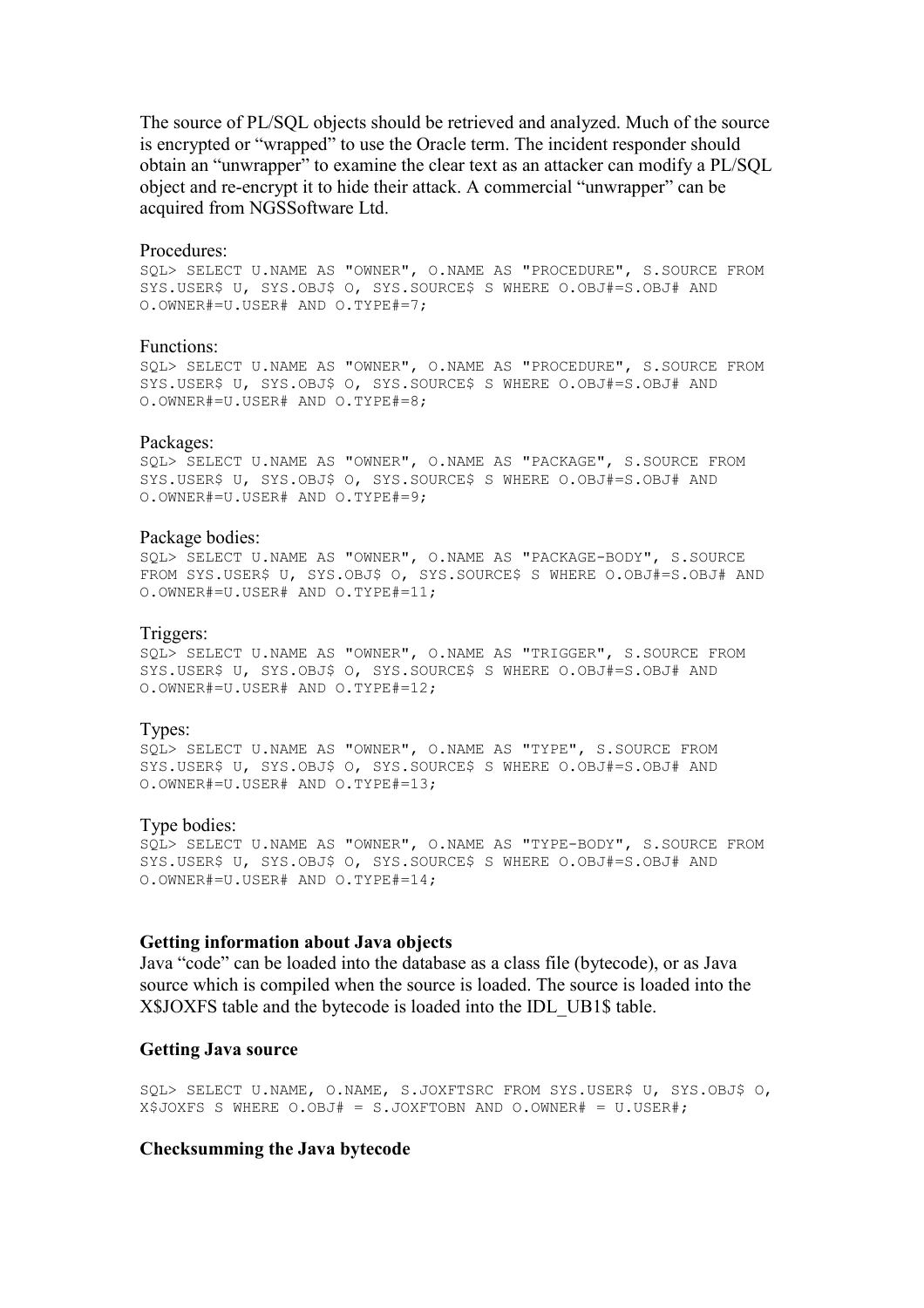An attacker can make a modification to the bytecode. This should be checksummed and matched a list of known good checksums.

```
DECLARE 
      TYPE C TYPE IS REF CURSOR;
      CV C TYPE;
      V ONAME VARCHAR2(30);
      VOWNER VARCHAR2(30);
       V_OBJID NUMBER:=52296; 
      VHASH NUMBER:=0;
      VBUFFER RAW(32767);
      CUR NUMBER;
       RES NUMBER; 
       POS NUMBER; 
       LEN NUMBER; 
BEGIN 
      DBMS OUTPUT. ENABLE(1000000);
       OPEN CV FOR 'SELECT U.NAME,O.NAME,O.OBJ# FROM SYS.OBJ$ O, 
SYS.USER$ U WHERE U.USER# = O.OWNER# AND O.TYPE# = 29 ORDER BY 
U.NAME'; 
       LOOP 
            FETCH CV INTO V OWNER, V ONAME, V OBJID;
             EXIT WHEN CV%NOTFOUND; 
             CUR:=DBMS_SQL.OPEN_CURSOR; 
            DBMS_SOL.PARSE(CUR, 'SELECT S.PIECE FROM SYS.IDL_UB1$ S
WHERE S.OBJ# = :\overline{1}', DBMS SOL. NATIVE);
            DBMS SQL.BIND VARIABLE(CUR, ':1', V OBJID);
            DBMS SQL.DEFINE COLUMN RAW (CUR, 1, V BUFFER, 32767);
            RES := DBMS SOL. EXECUTE AND FETCH (CUR);
            IF RES > 0 THEN
            POS:=0;V_HASH:=0;
            DBMS_SOL.COLUMN_VALUE_RAW(CUR, 1, V_BUFFER);
            V HASH:= V HASH + SYS.DBMS UTILITY.GET HASH VALUE
             (\bar{V} BUFFER, 1,1073741824);
            DBMS SQL.CLOSE CURSOR (CUR);
            END IF;
            DBMS_OUTPUT.PUT_LINE(V_OWNER||'.'||V_ONAME||':'||V_HASH);
            V_BUFFER:=NULL;
      END LOOP;
       CLOSE CV; 
END; 
/
```
### This produces output similar to the following

```
… 
… 
SYS./bf8c3870_ConnectionStructHelp:52013415 
SYS./f7546018_DatabaseInterface:766489862 
SYS./ad32ba4d_DatabaseInterfaceHel:974677841 
SYS./f0cd62e8_DatabaseInterfaceStu:202096582 
SYS./d100f507_PropertySequenceHelp:222649136 
SYS./809cbfa9_PropertyStruct:904769799 
SYS./91352016_RemoteAuthentication:905079855 
… 
…
```